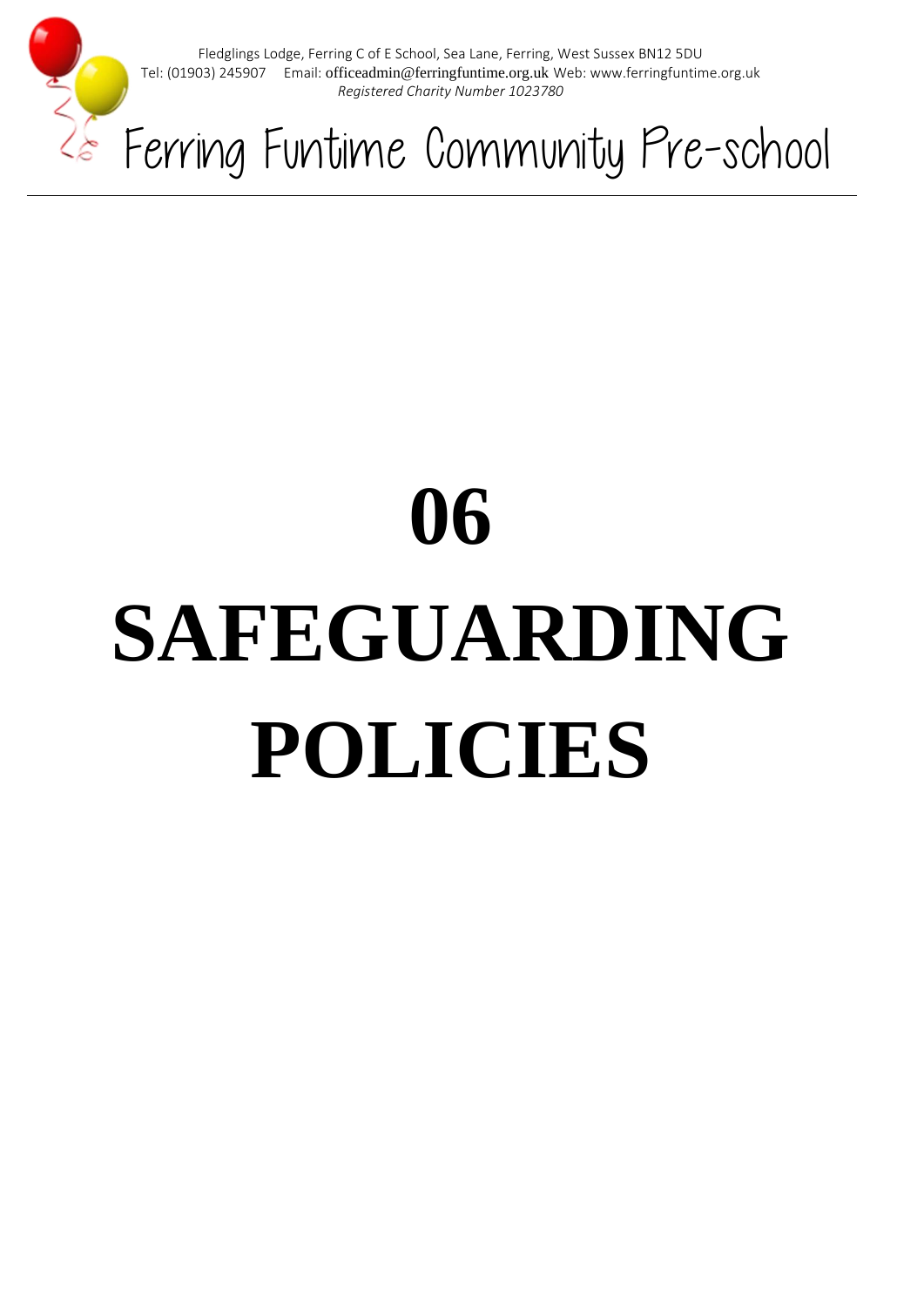# **Contents**

| 06                | Safeguarding children, young people and vulnerable<br>adults policy | P. 3  |
|-------------------|---------------------------------------------------------------------|-------|
| 06.1              | Responding to safeguarding or child protection                      | P. 6  |
|                   | concerns                                                            |       |
| 06.1a             | Child welfare and protection summary                                | P. 15 |
| 06.1 <sub>b</sub> | Safeguarding incident reporting form                                | P. 17 |
| 06.1c             | Confidential safeguarding incident report form                      | P. 19 |
| 06.2              | Allegations against staff, volunteers or agency staff               | P. 23 |
| 06.3              | Visitor or intruder on the premises                                 | P. 26 |
| 06.4              | Uncollected child                                                   | P. 27 |
| 06.5              | Missing Child                                                       | P. 28 |
| 06.6              | Incapacitated parent                                                | P. 29 |
| 06.7              | Death of a child on-site                                            | P. 30 |
| 06.8              | Looked after children                                               | P. 31 |
| 06.8a             | Care plan for looked after children                                 | P. 32 |
| 06.9              | E Safety                                                            | P. 34 |
| 06.10             | Key person supervision                                              | P. 37 |

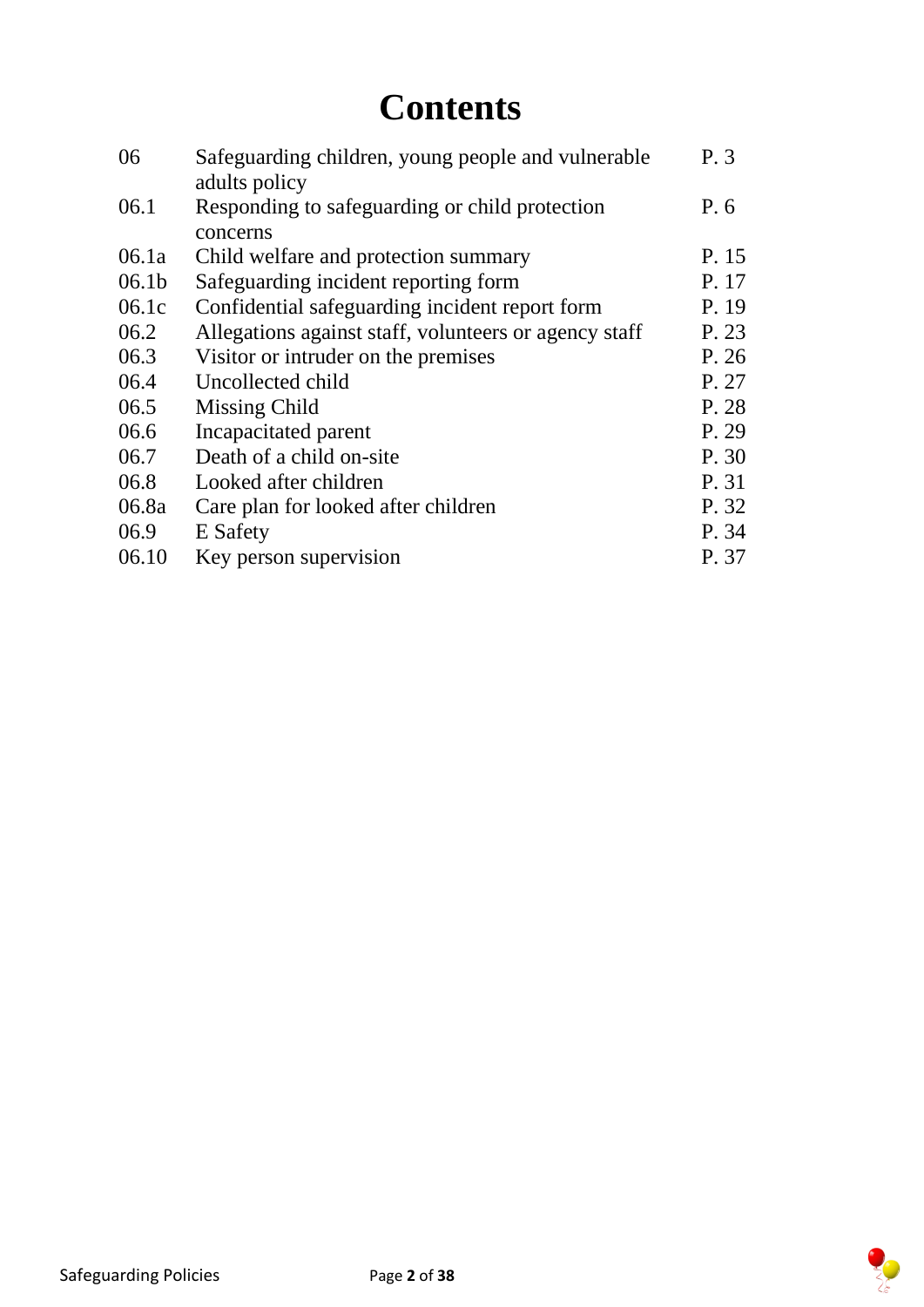# **06 SAFEGUARDING CHILDREN, YOUNG PEOPLE AND VULNERABLE ADULTS POLICY**

Alongside associated procedures in 06.1-06.10 Safeguarding children, young people and vulnerable adults, this policy was adopted by Ferring Funtime in October 2021.

# **Designated Safeguarding Lead:** Sandra Cooper & Cindy Gemmell

# **Designated Officer is:** Jacqueline Page

# **Aim**

We are committed to safeguarding children, young people and vulnerable adults and will do this by putting young people and vulnerable adult's right to be '*strong, resilient and listened to* 'at the heart of all our activities.

The Early Years Alliance 'three key commitments' are broad statements against which policies and procedures across the organisation will be drawn to provide a consistent and coherent strategy for safeguarding children young people and vulnerable adults in all services provided. The three key commitments are:

- 1. The Alliance is committed to building 'a culture of safety' in which children, young people and vulnerable adults are protected from abuse and harm in all areas of its service delivery.
- 2. The Alliance is committed to responding promptly and appropriately to all incidents or concerns of abuse that may occur and to work with statutory agencies in accordance with the procedures that are set down in '*What to do if you are worried a child is being abused' (HMG 2015) and 'No Secrets (updated by the Care Act 2014) and Working Together 2018.*
- 3. The Alliance is committed to promoting awareness of child abuse issues throughout its training and learning programmes for adults. It is also committed to empowering children, young people, and vulnerable adults, through its curriculum, promoting their right to be '*strong*, *resilient and listened to'*.

NB: A 'young person' is defined as 16–19-year-old. In an early years setting, they may be a student, worker, or parent.

A 'vulnerable adult' (see guidance to the Care Act 2014) as: *'a person aged 18 years or over, who is in receipt of or may need community care services by reason of 'mental or other disability, age or illness and who is or may be unable to take care of him or herself, or unable to protect him or herself against significant harm or exploitation'*. In early years, this person may be a service user, parent of a service user, or a volunteer.

# **Key Commitment 1**

- We have a 'designated person', sometimes known as the designated lead for safeguarding, who is responsible for carrying out child, young person, or adult protection procedures.
- There designated person reports to a 'designated officer' responsible for overseeing all child, young person or adult protection matters. *(It is usually the person who line manages the manager)*
- The 'designated person' and the 'designated officer' ensure they have links with statutory and voluntary organisations regarding safeguarding children.

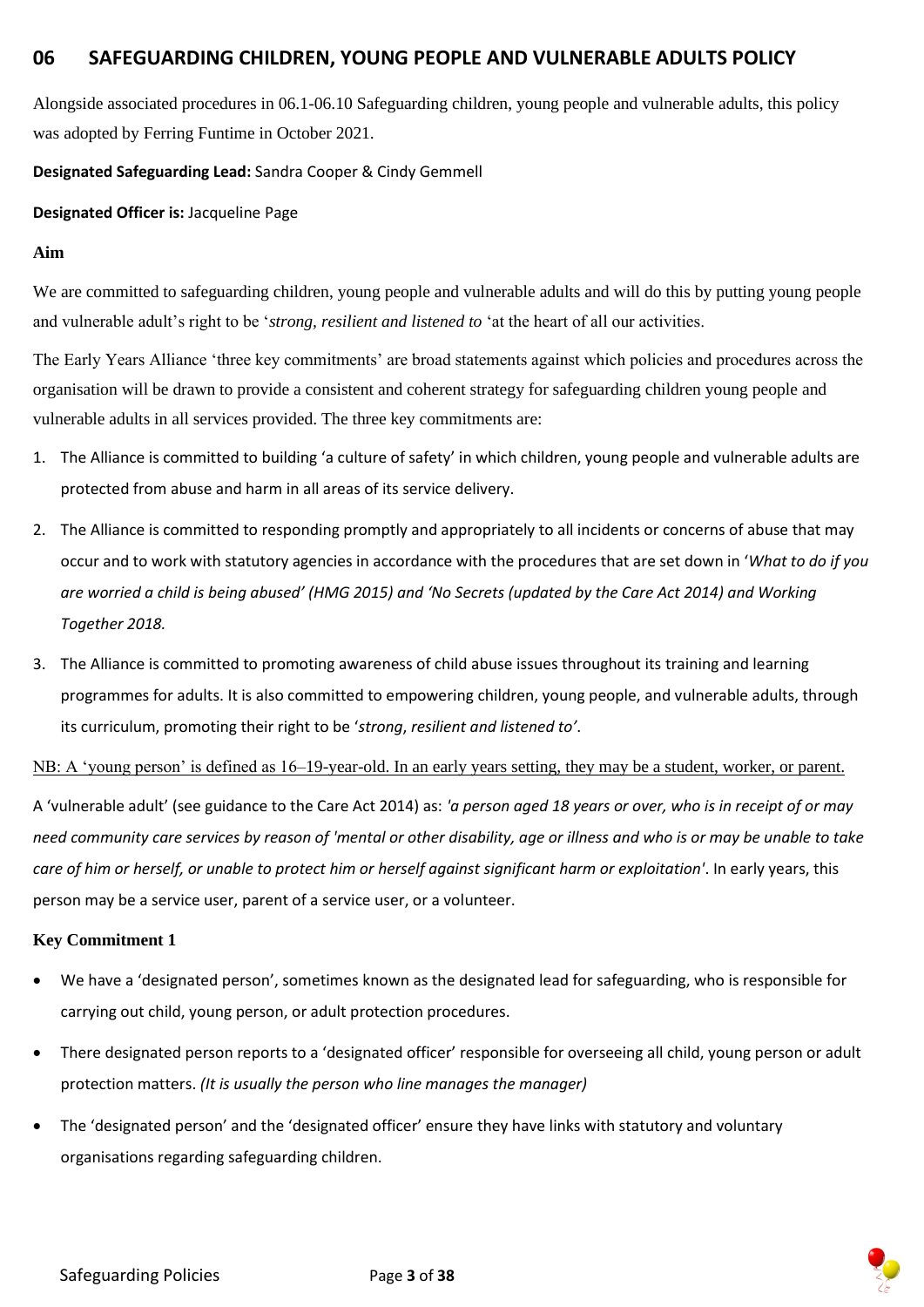- The 'designated person' and the 'designated officer' ensure they have received appropriate training on child protection matters and that all staff are adequately informed and/or trained to recognise possible child abuse in the categories of physical, emotional and sexual abuse and neglect.
- The 'designated person' and the 'designated officer' ensure all staff are aware of the additional vulnerabilities that affect children that arise from inequalities of race, gender, disability, language, religion, sexual orientation or culture and that these receive full consideration in child, young person or adult protection related matters.
- The 'designated person' and the 'designated officer' ensure that staff are aware and receive training in social factors affecting children's vulnerability including
	- social exclusion
	- domestic violence and controlling or coercive behaviour
	- mental Illness
	- drug and alcohol abuse (substance misuse)
	- parental learning disability
	- radicalisation
- The 'designated person' and the 'designated officer' ensure that staff are aware and receive training in other ways that children may suffer significant harm and stay up to date with relevant contextual safeguarding matters:
	- abuse of disabled children
	- fabricated or induced illness
	- child abuse linked to spirit possession
	- sexually exploited children
	- children who are trafficked and/or exploited
	- female genital mutilation
	- extra-familial abuse and threats
	- children involved in violent offending, with gangs and county lines.
- The 'designated person' and the 'designated officer' ensure they are adequately informed in vulnerable adult protection matters.

# **Key Commitment 2**

- There are procedures in place to prevent known abusers from coming into the organisation as employees or volunteers at any level.
- Safeguarding is the responsibility of every person undertaking the work of the organisation in any capacity.
- There are procedures for dealing with allegations of abuse against a member of staff, or any other person undertaking work whether paid or unpaid for the organisation, where there is an allegation of abuse or harm of a child. Procedures differentiate clearly between an allegation, a concern about quality of care or practice and complaints.
- There are procedures in place for reporting possible abuse of children or a young person in the setting.

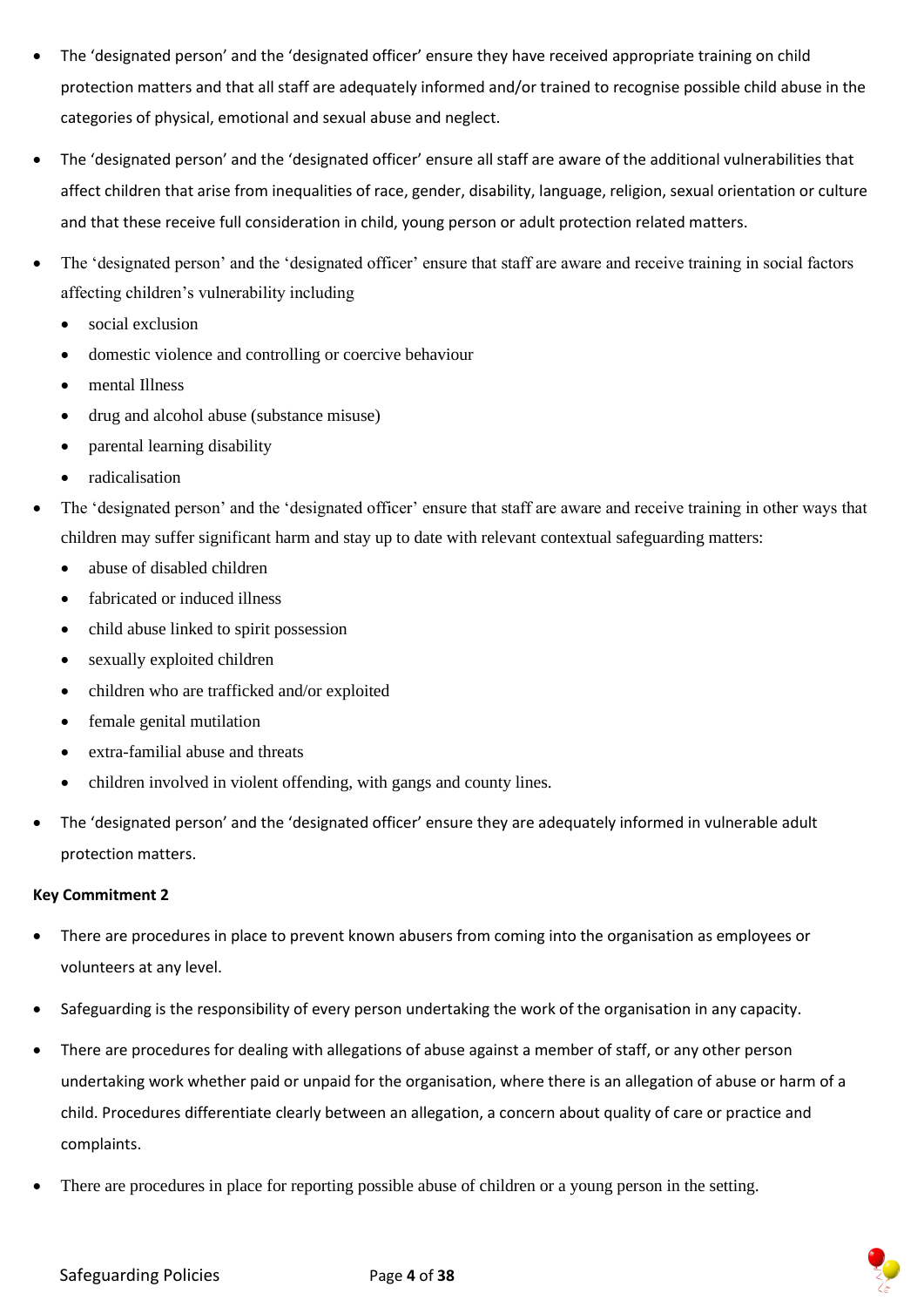- There are procedures in place for reporting safeguarding concerns where a child may meet the s17 definition of a child in need (Children Act 1989) and/or where a child may be at risk of significant harm, and to enable staff to make decisions about appropriate referrals using local published threshold documents.
- There are procedures in place to ensure staff recognise children and families who may benefit from early help and can respond appropriately using local early help processes and Designated persons should ensure all staff understand how to identify and respond to families who may need early help.
- There are procedures in place for reporting possible abuse of a vulnerable adult in the setting.
- There are procedures in place in relation to escalating concerns and professional challenge.
- There are procedures in place for working in partnership with agencies involving a child, or young person or vulnerable adult, for whom there is a protection plan in place. These procedures also take account of working with families with a 'child in need' and with families in need of early help, who are affected by issues of vulnerability such as social exclusion, radicalisation, domestic violence, mental illness, substance misuse and parental learning disability.
- These procedures take account of diversity and inclusion issues to promote equal treatment of children and their families and that take account of factors that affect children that arise from inequalities of race, gender, disability, language, religion, sexual orientation, or culture.
- There are procedures in place for record keeping, confidentiality and information sharing, which are in line with data protection requirements.
- We follow government and LSCB guidance in relation to extremism.
- The procedures of the Local Safeguarding Partners must be followed.

# **Key Commitment 3**

- All staff receive adequate training in child protection matters and have access to the setting's policy and procedures for reporting concerns of possible abuse and the safeguarding procedures of the Local Safeguarding Partners.
- All staff have adequate information on issues affecting vulnerability in families such as social exclusion, domestic violence, mental illness, substance misuse and parental learning disability, together with training that takes account of factors that affect children that arise from inequalities of race, gender, disability, language, religion, sexual orientation, or culture.
- We use available curriculum materials for young children, taking account of information in the Early Years Foundation Stage, that enable children to be *strong, resilient,* and *listened to.*
- All services seek to build the emotional and social skills of children and young people who are service users in an age-appropriate way, including increasing their understanding of how to stay safe.
- We adhere to the EYFS Safeguarding and Welfare requirements.

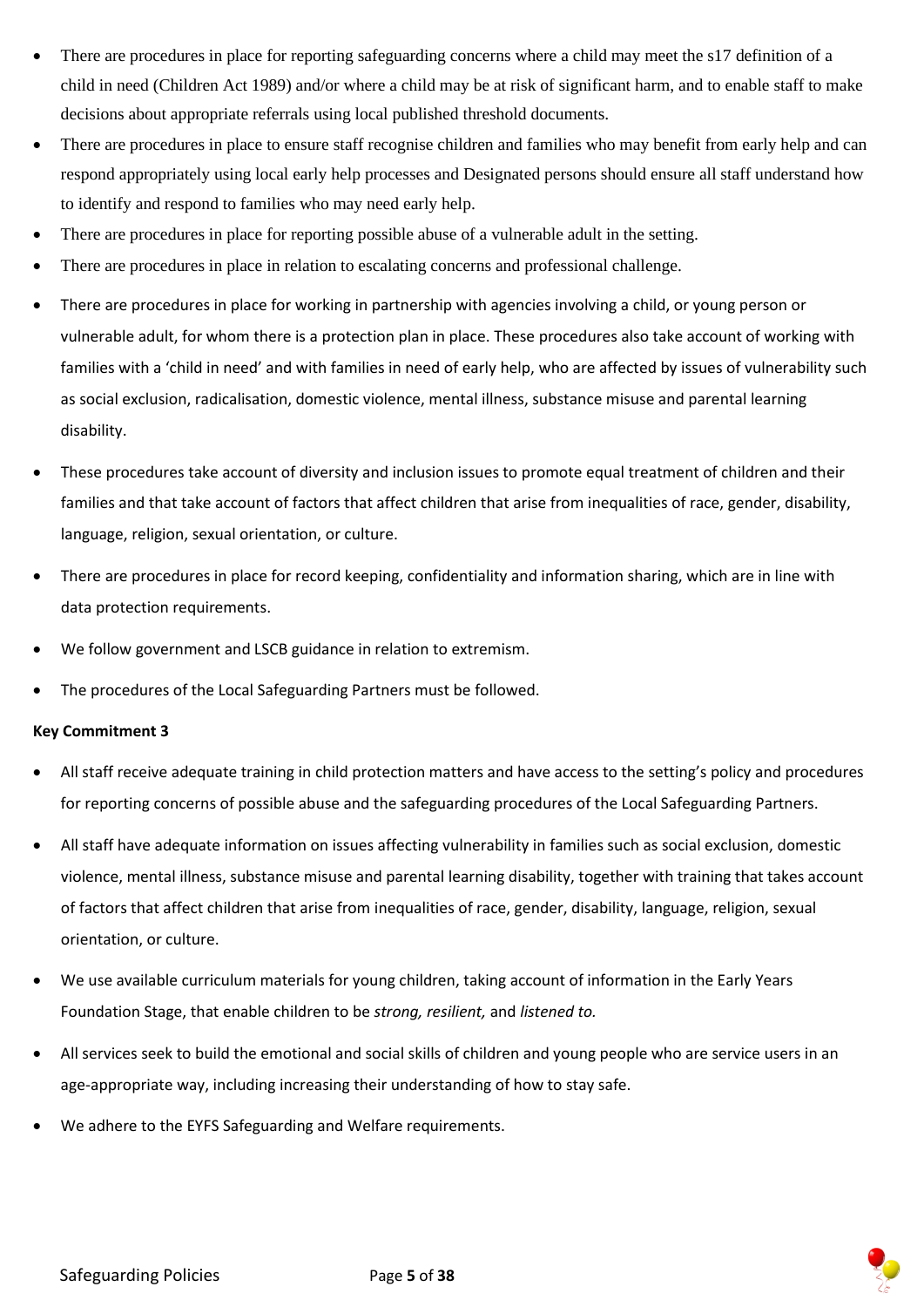# **06.1 RESPONDING TO SAFEGUARDING OR CHILD PROTECTION CONCERNS**

**The designated person is** Sandy Cooper, **the back-up designated person is** Cindy Gemmell, **the designated officer is** Jacqueline Page

During Covid-19, staff remain alert (as per this procedure) to signs of neglect as a result of the extraordinary circumstances and the measures taken to curb the spread of the virus.

### **Safeguarding roles**

- All staff recognise and know how to respond to signs and symptoms that may indicate a child is suffering from or likely to be suffering from harm. They understand that they have a responsibility to act immediately by discussing their concerns with the designated person or a named back-up designated person.
- The manager and deputy are the designated person and back-up designated person, responsible for co-ordinating action taken by the setting to safeguard vulnerable children and adults.
- All concerns about the welfare of children in the setting should be reported to the designated person or the back-up designated person.
- The designated person ensures that all practitioners are alert to the indicators of abuse and neglect and understand how to identify and respond to these.
- The setting should not operate without an identified designated person at any time.
- The line manager of the designated person is the designated officer.
- The designated person informs the designated officer about serious concerns as soon as they arise and agree the action to be taken, seeking further clarification if there are any doubts that the issue is safeguarding.
- If it is not possible to contact the designated officer, action to safeguard the child is taken first and the designated officer is informed later. If the designated officer is unavailable advice is sought from their line manager or equivalent.
- Issues which may require notifying to Ofsted are notified to the designated officer to make a decision regarding notification. The designated person must remain up to date with Ofsted reporting and notification requirements.
- If there is an incident, which may require reporting to RIDDOR the designated officer immediately seeks guidance from the owners/directors/trustees. There continues to be a requirement that the designated officer follows legislative requirements in relation to reporting to RIDDOR. This is fully addressed in section 01 Health and Safety procedures.
- All settings follow procedures of their Local Safeguarding Partners (LSP) for safeguarding and any specific safeguarding procedures such as responding to radicalisation/extremism concerns. Procedures are followed for managing allegations against staff, as well as for responding to concerns and complaints raised about quality or practice issues, whistle-blowing and escalation.





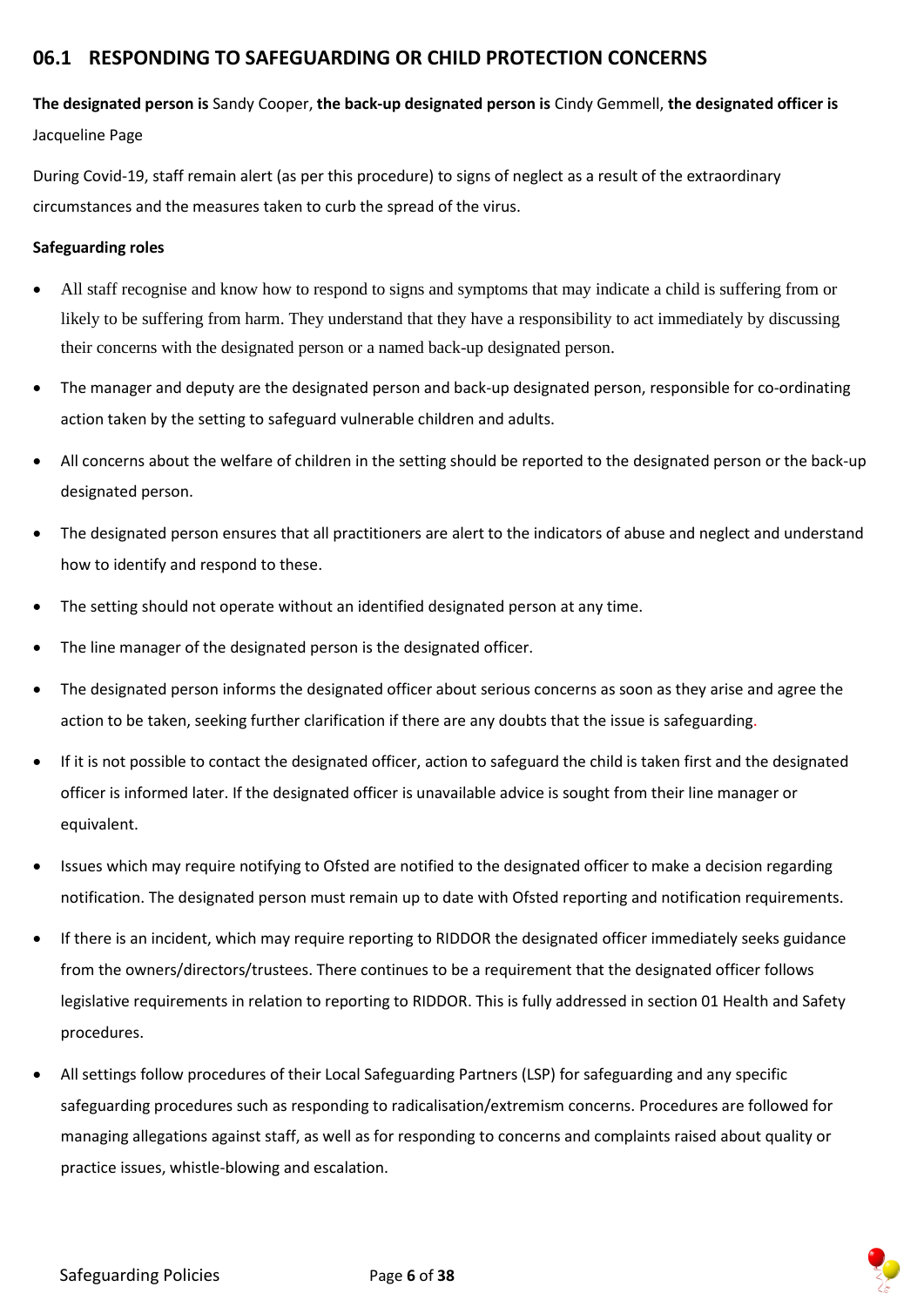### **Responding to marks or injuries observed**

- If a member of staff observes or is informed by a parent/carer of a mark or injury to a child that happened at home or elsewhere, the member of staff makes a record of the information given to them by the parent/carer by completing a CIF Incident Log Sheet, which is signed by the parent/carer.
- The member of staff advises the designated person as soon as possible if there are safeguarding concerns about the circumstance of the injury.
- If there are concerns about the circumstances or explanation given, by the parent/carer and/or child, the designated person decides the course of action to be taken after reviewing 06.1a Child welfare and protection summary and completing 06.1b Safeguarding incident reporting form.
- If the mark or injury is noticed later in the day and the parent is not present, this is raised with the designated person.
- If there are concerns about the nature of the injury, and it is unlikely to have occurred at the setting, the designated person decides the course of action required and 06.1b Safeguarding incident reporting form is completed as above, taking into consideration any explanation given by the child.
- If there is a likelihood that the injury is recent and occurred at the setting, this is raised with the designated person.
- If there is no cause for further concern, a record is made in the Accident Record, with a note that the circumstances of the injury are not known.
- If the injury is unlikely to have occurred at the setting, this is raised with the designated person
- The parent/carer is advised at the earliest opportunity.
- If the parent believes that the injury was caused at the setting this is still recorded in the Accident Record and an accurate record made of the discussion is made on the child's personal file.

### **Responding to the signs and symptoms of abuse**

- Concerns about the welfare of a child are discussed with the designated person without delay.
- A written record is made of the concern on 06.1b Safeguarding incident reporting form as soon as possible.
- Concerns that a child is in immediate danger or at risk of significant harm are responded to immediately and if a referral is necessary this is made on the same working day.

### **Responding to a disclosure by a child**

- When responding to a disclosure from a child, the aim is to get just enough information to take appropriate action.
- The practitioner listens carefully and calmly, allowing the child time to express what they want to say.
- Staff do not attempt to question the child but if they are not sure what the child said, or what they meant, they may prompt the child further by saying *'tell me more about that'* or *'show me again'.*
- After the initial disclosure, staff speak immediately to the designated person. They do not further question or attempt to interview a child.

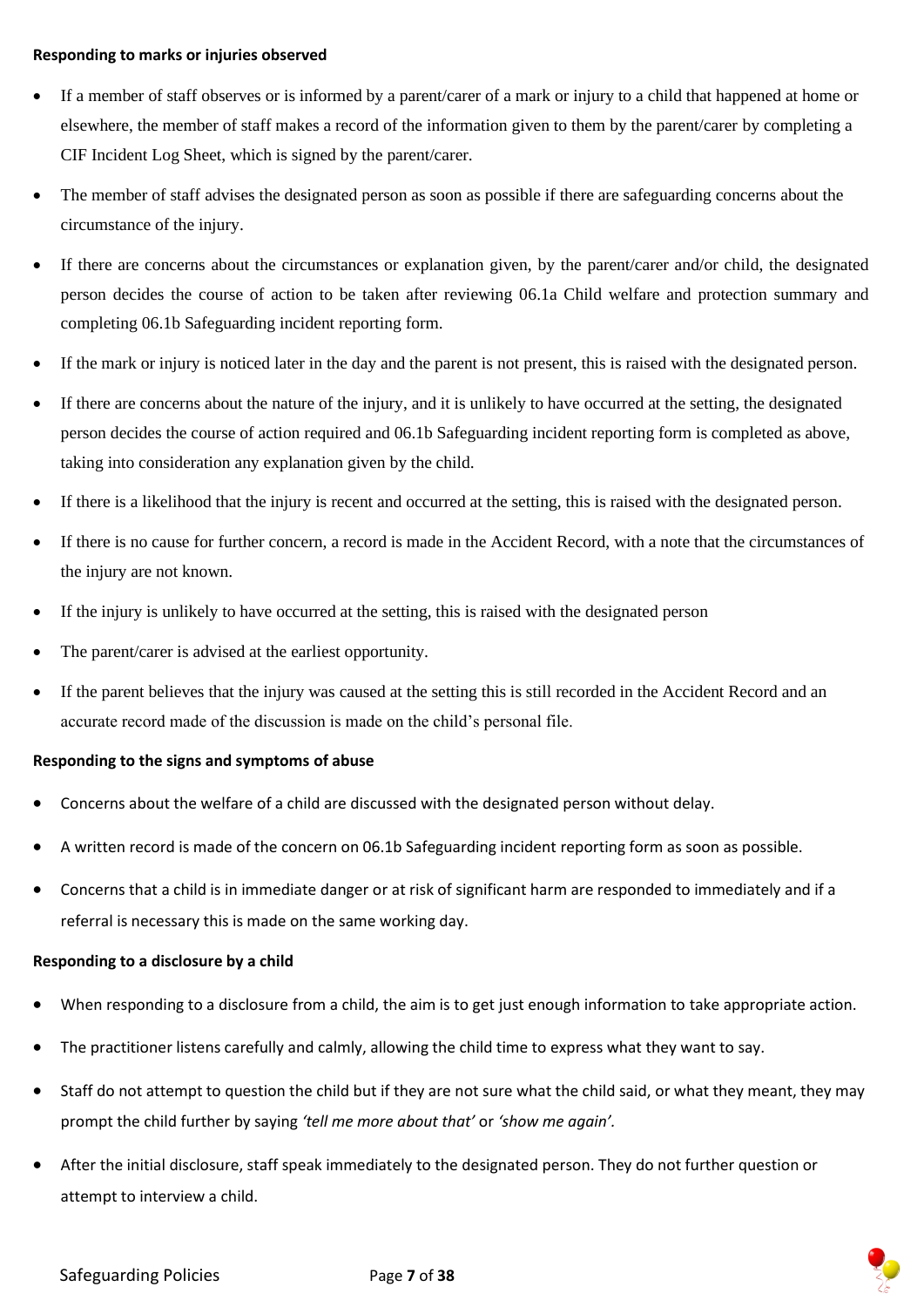- If a child shows visible signs of abuse such as bruising or injury to any part of the body and it is age appropriate to do so, the key person will ask the child how it happened.
- When recording a child's disclosure on 06.1b Safeguarding incident reporting form, their exact words are used as well as the exact words with which the member of staff responded.
- If marks or injuries are observed, these are recorded on a body diagram.

### **Decision making (all categories of abuse)**

- The designated person makes a professional judgement about referring to other agencies, including Social Care using the Local Safeguarding Partnership (LSP) threshold document:
	- Level 1: Child's needs are being met. Universal support.
	- Level 2: Universal Plus. Additional professional support is needed to meet child's needs.
	- Level 3: Universal Partnership Plus. Targeted Early Help. Coordinated response needed to address multiple or complex problems.
	- Level 4: Specialist/Statutory intervention required. Children in acute need, likely to be experiencing, or at risk of experiencing significant harm.
- Staff are alert to indicators that a family may benefit from early help services and should discuss this with the designated person, also completing 06.1b Safeguarding incident reporting form if they have not already done so.

# **Seeking consent from parents/carers to share information before making a referral for early help (Tier 2/3\*)**

Parents are made aware of the setting's Privacy Notice which explains the circumstances under which information about their child will be shared with other agencies. When a referral for early help is necessary, the designated person must always seek consent from the child's parents to share information with the relevant agency.

- If consent is sought and withheld and there are concerns that a child may become at risk of significant harm without early intervention, there may be sufficient grounds to over-ride a parental decision to withhold consent.
- If a parent withholds consent, this information is included on any referral that is made to the local authority. In these circumstances a parent should still be told that the referral is being made beforehand (unless to do so may place a child at risk of harm).

*\*Tier 2: Children with additional needs, who may be vulnerable and showing early signs of abuse and/or neglect; their needs are not clear, not known or not being met. Tier 3: Children with complex multiple needs, requiring specialist services in order to achieve or maintain a satisfactory level of health or development or to prevent significant impairment of their health and development and/or who are disabled.*

# **Informing parents when making a child protection referral**

In most circumstances consent will not be required to make a child protection referral, because even if consent is refused, there is still a professional duty to act upon concerns and make a referral. When a child protection referral has been made, the designated person contacts the parents (only if agreed with social care) to inform them that a referral has been made, indicating the concerns that have been raised, unless social care advises that the parent should not be

Safeguarding Policies Page **8** of **38**

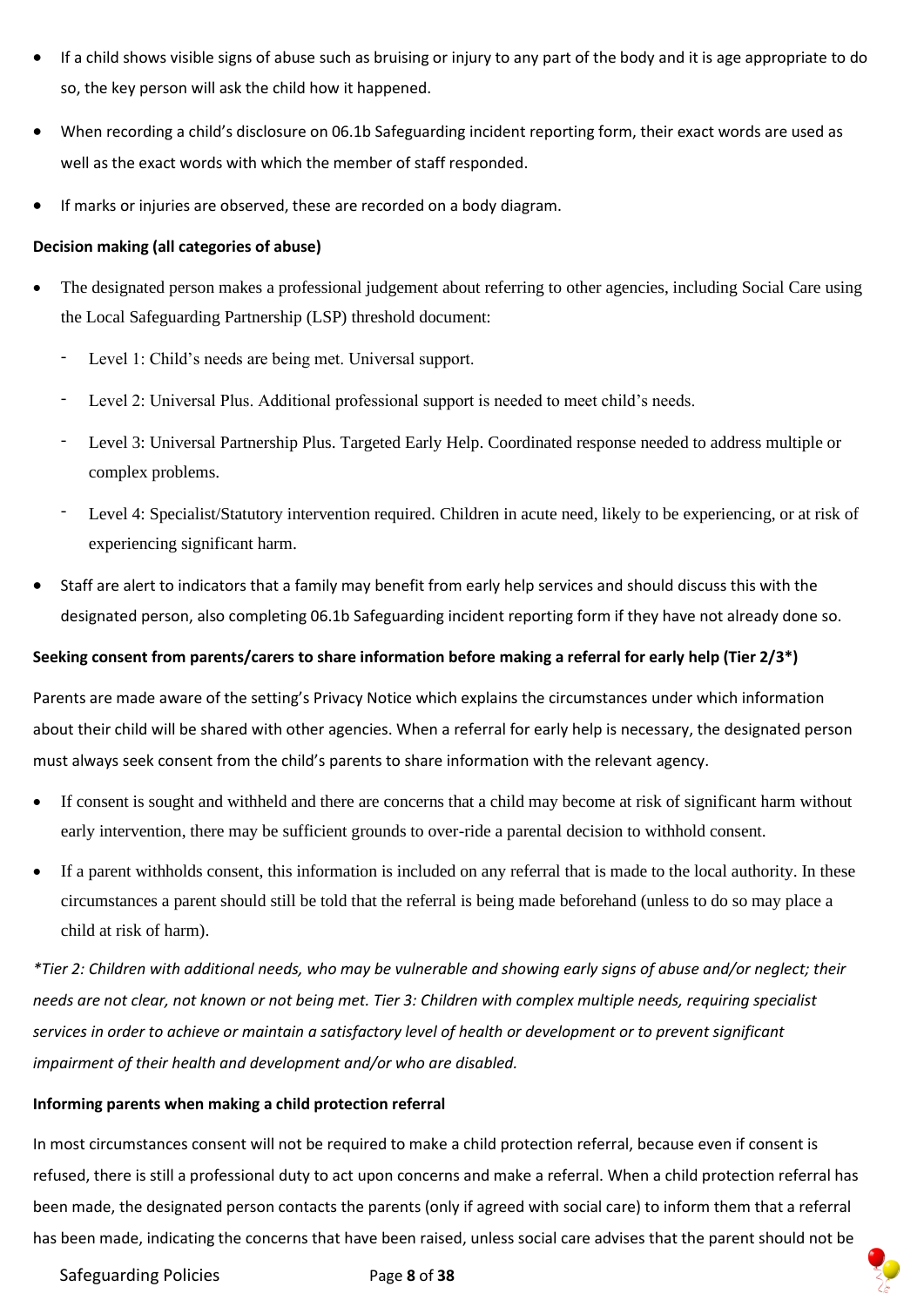contacted until such time as their investigation, or the police investigation, is concluded. Parents are not informed prior to making a referral if:

- there is a possibility that a child may be put at risk of harm by discussion with a parent/carer, or if a serious offence may have been committed, as it is important that any potential police investigation is not jeopardised
- there are potential concerns about sexual abuse, fabricated illness, FGM or forced marriage
- contacting the parent puts another person at risk; situations where one parent may be at risk of harm, e.g. domestic abuse; situations where it has not been possible to contact parents to seek their consent may cause delay to the referral being made

The designated person makes a professional judgment regarding whether consent (from a parent) should be sought before making a child protection referral as described above. They record their decision about informing or not informing parents along with an explanation for this decision. Advice will be sought from the appropriate children's social work team if there is any doubt. Advice can also be sought from the designated officer.

# **Referring**

- The designated person or back-up follows their LSP procedures for making a referral.
- If the designated person or their back-up is not on site, the most senior member of staff present takes responsibility for making the referral to social care.
- If a child is believed to be in immediate danger, or an incident occurs at the end of the session and staff are concerned about the child going home that day, then the Police and/or social care are contacted immediately.
- If the child is 'safe' because they are still in the setting, and there is time to do so, the senior member of staff contacts the setting's designated officer for support.
- Arrangements for cover (as above) when the designated person and back-up designated person are not on-site are agreed in advance by the setting manager and clearly communicated to all staff.

# **Further recording**

- Information is recorded using 06.1b Safeguarding incident reporting form, and a short summary entered on 06.1a Child welfare and protection summary**.** Discussion with parents and any further discussion with social care is recorded**.** If recording a conversation with parents that is significant, regarding the incident or a related issue, parents are asked to sign and date it a record of the conversation. It should be clearly recorded what action was taken, what the outcome was and any follow-up.
- If a referral was made, copies of all documents are kept and stored securely and confidentially (including copies in the child's safeguarding file.
- Each member of staff/volunteer who has witnessed an incident or disclosure should also make a written statement on 06.1b Safeguarding incident reporting form, as above.
- The referral is recorded on 06.1a Child welfare and protection summary.

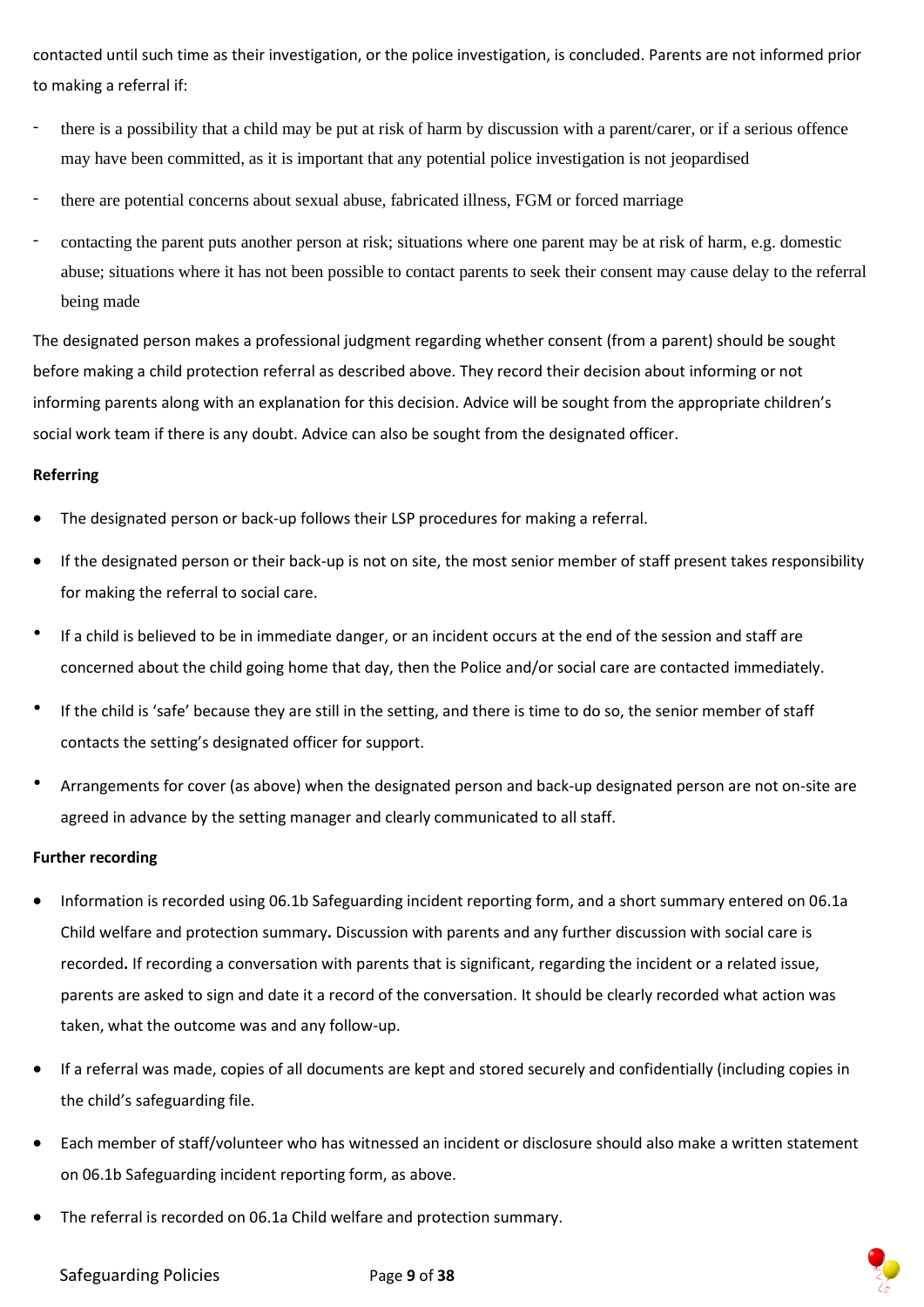- Follow up phone calls to or from social care are recorded in the child's file; with date, time, the name of the social care worker and what was said.
- Safeguarding records are kept up to date and made available for confidential access by the designated officer to allow continuity of support during closures or holiday periods.

### **Reporting a serious child protection incident using 06.1c Confidential safeguarding incident report form**

- The designated person is responsible for reporting to the designated officer and seeking advice if required prior to making a referral as described above.
- For child protection concerns at Tier 3 and 4\*\* it will be necessary for the designated person to complete 06.1c Confidential safeguarding incident report form and send it to the designated officer.
- Further briefings are sent to the designated officer when updates are received until the issue is concluded.

\*\* Tier 3: Children with complex multiple needs, requiring specialist services in order to achieve or maintain a satisfactory level of health or development or to prevent significant impairment of their health and development and/or who are disabled. Tier 4: Children in acute need, who are suffering or are likely to suffer significant harm.

# **Professional disagreement/escalation process**

- If a practitioner disagrees with a decision made by the designated person not to make a referral to social care they must initially discuss and try to resolve it with them.
- If the disagreement cannot be resolved with the designated person and the practitioner continues to feel a safeguarding referral is required then they discuss this with the designated officer.
- If issues cannot be resolved the whistle-blowing policy should be used, as set out below.
- Supervision sessions are also used to discuss concerns but this must not delay making safeguarding referrals.

### **Whistleblowing**

The whistle blowing procedure must be followed in the first instance if:

- a criminal offence has been committed, is being committed or is likely to be committed
- a person has failed, is failing or is likely to fail to comply with any legal obligation to which he or she is subject. This includes non-compliance with policies and procedures, breaches of EYFS and/or registration requirements
- a miscarriage of justice has occurred, is occurring or is likely to occur
- the health and safety of any individual has been, is being or is likely to be endangered
- the working environment has been, is being or is likely to be damaged;
- that information tending to show any matter falling within any one of the preceding clauses has been, is being or is likely to be deliberately concealed

There are 3 stages to raising concerns as follows:

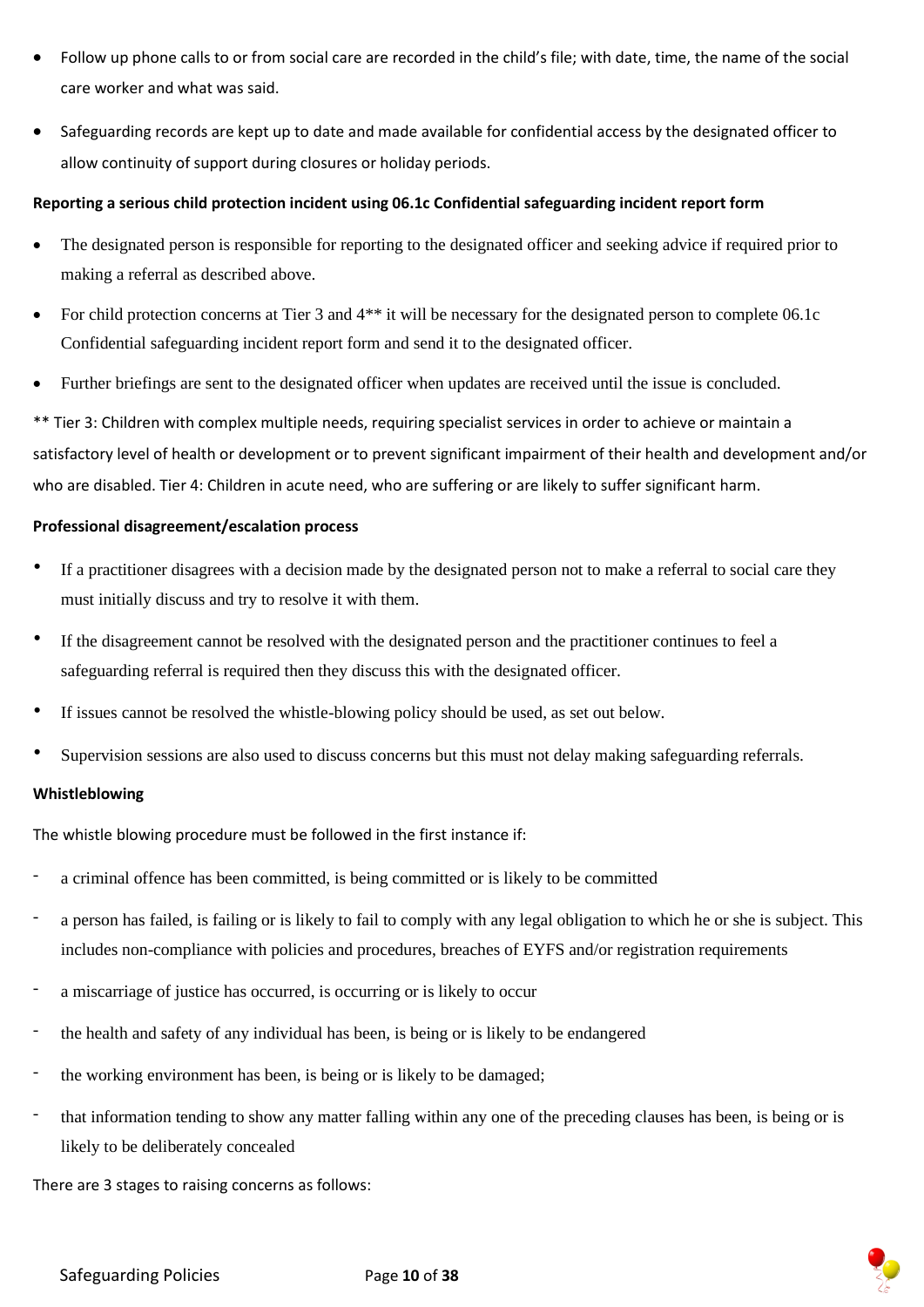- 1. If staff wish to raise or discuss any issues which might fall into the above categories, they should normally raise this issue with their manager/Designated Person.
- 2. Staff who are unable to raise the issue with their manager/Designated Person should raise the issue with the Designated Officer.
- 3. If staff are still concerned after the investigation, or the matter is so serious that they cannot discuss it with a line manager, they should raise the matter with the Committee.

Ultimately, if an issue cannot be resolved and the member of staff believes a child remains at risk because the setting or the local authority have not responded appropriately, the NSPCC have introduced a whistle-blowing helpline 0800 028 0285 for professionals who believe that:

- their own or another employer will cover up the concern
- they will be treated unfairly by their own employer for complaining
- if they have already told their own employer and they have not responded

# **Female genital mutilation (FGM)**

Practitioners should be alert to symptoms that would indicate that FGM has occurred, or may be about to occur, and take appropriate safeguarding action. Designated persons should contact the police immediately as well as refer to children's services local authority social work if they believe that FGM may be about to occur.

It is illegal to undertake FGM or to assist anyone to enable them to practice FGM under the Female Genital Mutilation Act 2003, it is an offence for a UK national or permanent UK resident to perform FGM in the UK or overseas. The practice is medically unnecessary and poses serious health risks to girls. FGM is mostly carried out on girls between the ages of 0-15, statistics indicate that in half of countries who practise FGM girls were cut before the age of 5. LSCB guidance must be followed in relation to FGM, and the designated person is informed regarding specific risks relating to the culture and ethnicity of children who may be attending their setting and shares this knowledge with staff.

Symptoms of FGM in very young girls may include difficulty walking, sitting or standing; painful urination and/or urinary tract infection; urinary retention; evidence of surgery; changes to nappy changing or toileting routines; injury to adjacent tissues; spends longer than normal in the bathroom or toilet; unusual and /or changed behaviour after an absence from the setting (including increased anxiety around adults or unwillingness to talk about home experiences or family holidays); parents are reluctant to allow child to undergo normal medical examinations; if an older sibling has undergone the procedure a younger sibling may be at risk; discussion about plans for an extended family holiday

### **Further guidance**

NSPCC 24-hour FGM helpline: 0800 028 3550 or emai[l fgmhelp@nspcc.org.uk](mailto:fgmhelp@nspcc.org.uk)

Government help and advice[: www.gov.uk/female-genital-mutilation](http://www.gov.uk/female-genital-mutilation)

# **Children and young people vulnerable to extremism or radicalisation**

Early years settings, schools and local authorities have a duty to identify and respond appropriately to concerns of any child or adult at risk of being drawn into terrorism. LSP's have procedures which cover how professionals should

Safeguarding Policies Page 11 of 38

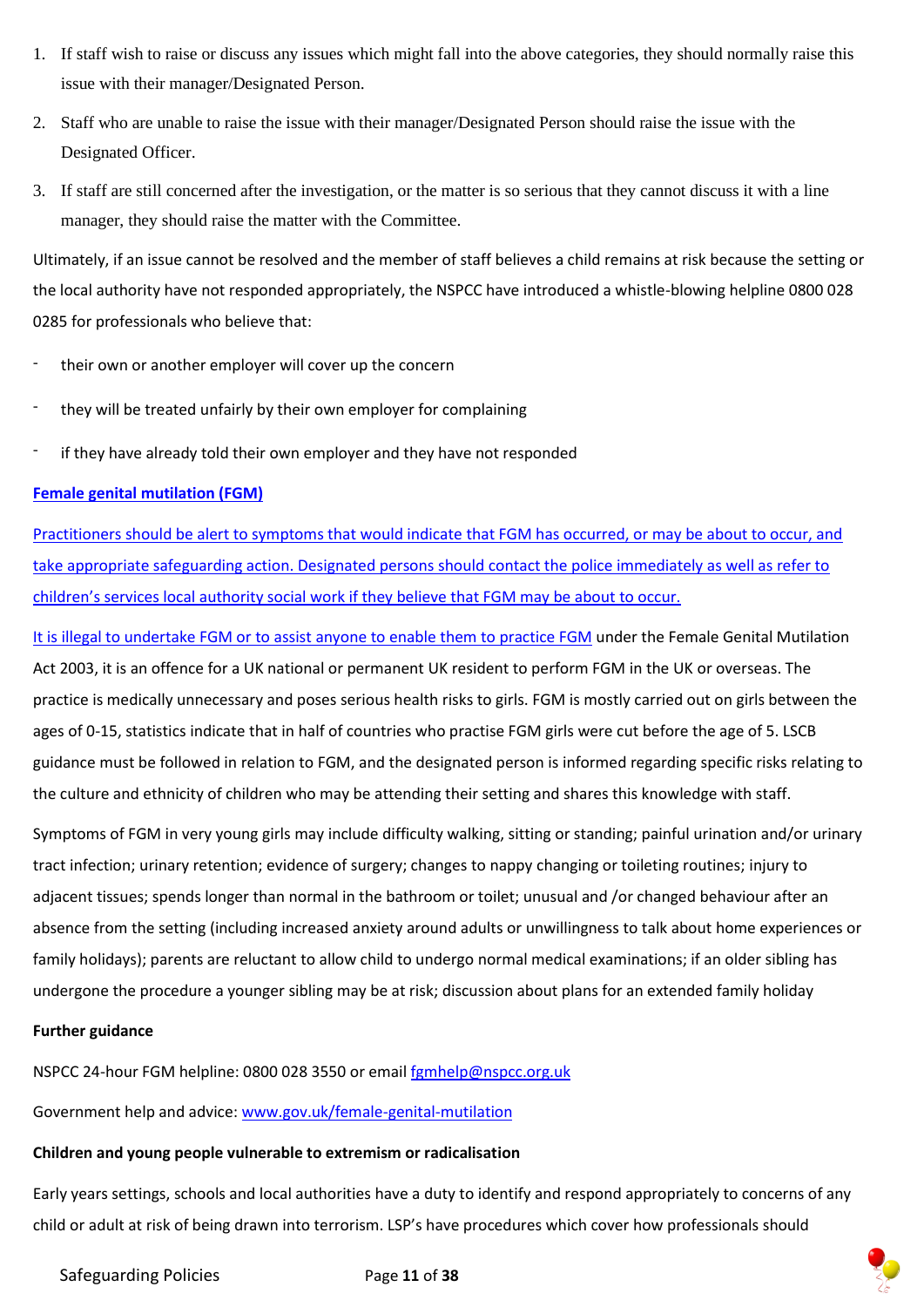respond to concerns that children or young people may be at risk of being influenced by or being made vulnerable by the risks of extremism.

There are potential safeguarding implications for children and young people who have close or extended family or friendship networks linked to involvement in extremism or terrorism.

- The designated person is required to familiarise themselves with LSP procedures, as well as online guidance including:
	- Channel Duty guidance: Protecting people vulnerable to being drawn into terrorism [www.gov.uk/government/publications/channel-and-prevent-multi-agency-panel-pmap-guidance](http://www.gov.uk/government/publications/channel-and-prevent-multi-agency-panel-pmap-guidance)
	- Prevent Strategy (HMG 2011) [www.gov.uk/government/publications/prevent-strategy-2011](http://www.gov.uk/government/publications/prevent-strategy-2011)
	- The prevent duty: for schools and childcare providers [www.gov.uk/government/publications/protecting-children](http://www.gov.uk/government/publications/protecting-children-from-radicalisation-the-prevent-duty)[from-radicalisation-the-prevent-duty](http://www.gov.uk/government/publications/protecting-children-from-radicalisation-the-prevent-duty)
- The designated person should follow LSP guidance in relation to how to respond to concerns regarding extremism and ensure that staff know how to identify and raise any concerns in relation to this with them.
- The designated person must know how to refer concerns about risks of extremism/radicalisation to their LSP safeguarding team or the Channel panel, as appropriate.
- The designated person should also ensure that they and all other staff working with children and young people understand how to recognise that someone may be at risk of violent extremism.
- The designated person should understand the perceived terrorism risks in relation to the area that they deliver services in.

# **Parental consent for radicalisation referrals**

LSP procedures are followed in relation to whether parental consent is necessary prior to making a referral about a concern that a child or adult may be at risk of being drawn into terrorism. It is good practice to seek the consent of the person, or for very young children, the consent of their parent/carer prior to making a referral, but it is not a requirement to seek consent before referring a concern regarding possible involvement in extremism or terrorism if it may put a child at risk, or if an offence may have been or may be committed. Advice should be sought from line managers and local agencies responsible for safeguarding, as to whether or not consent should be sought on a case-bycase basis. Designated persons should be mindful that discussion regarding potential referral due to concerns may be upsetting for the subject of the referral and their family. Initial advice regarding whether an incident meets a threshold for referral can be sought from the relevant local agency without specific details such as names of the family being given in certain circumstances.

Consent is required prior to any individual engaging with a Channel intervention. Consent is usually sought by Channel partners, but LSP procedures should be followed regarding this.

If there is a concern that a person is already involved in terrorist activity this must be reported to the Anti-Terrorist Hot Line 0800 789 321-Text/phone 0800 0324 539. Police can be contacted on 101.

**Concerns about children affected by gang activity/serious youth violence**

Safeguarding Policies Page 12 of 38

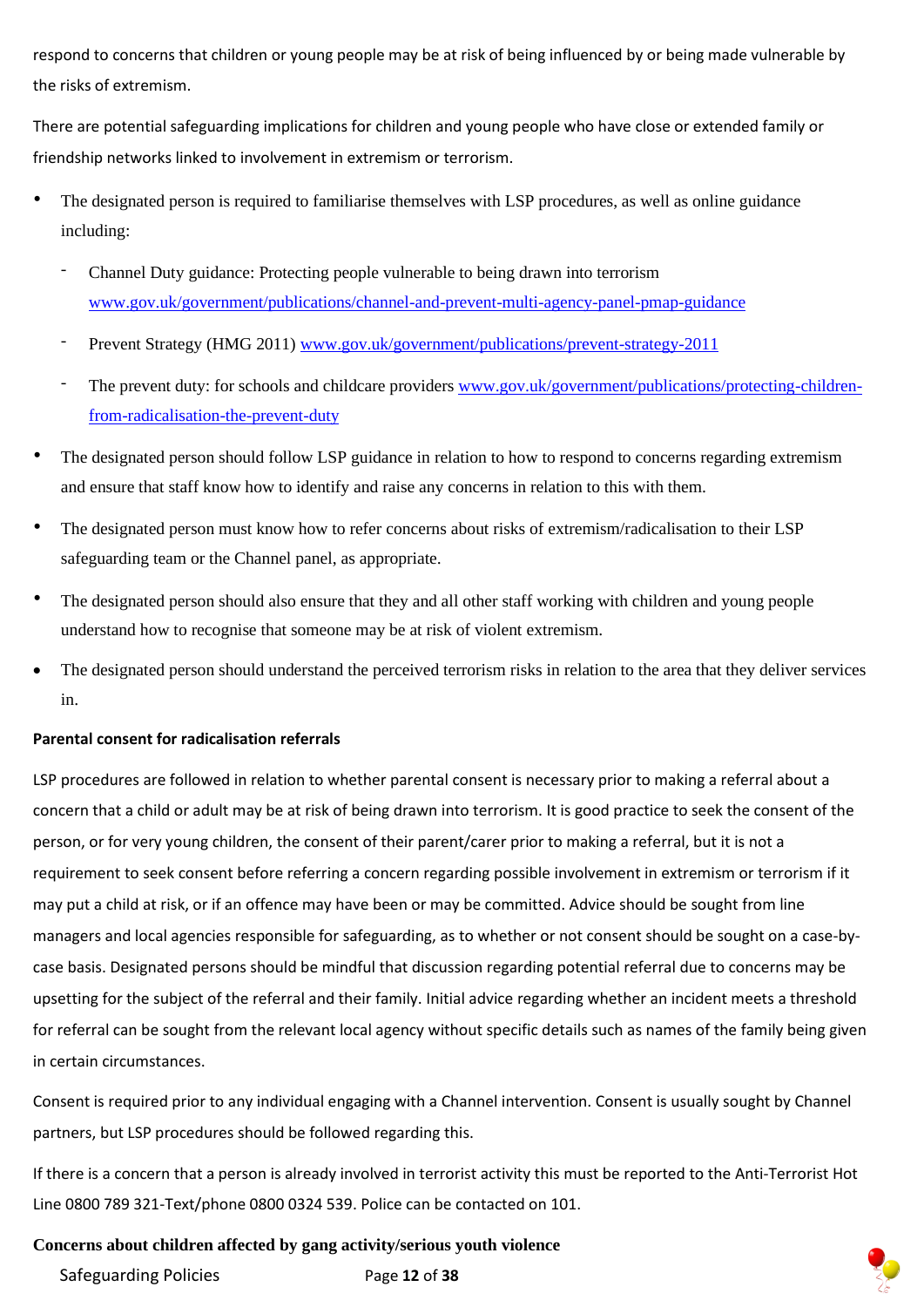Practitioners should be aware that children can be put at risk by gang activity, both through participation in and as victims of gang violence. Whilst very young children will be very unlikely to become involved in gang activity they may potentially be put at risk by the involvement of others in their household in gangs, such as an adult sibling or a parent/carer. Designated persons should be familiar with their LSP guidance and procedures in relation to safeguarding children affected by gang activity and ensure this is followed where relevant.

### **Forced marriage/Honour based violence**

Forced marriage is a marriage in which one or both spouses do not consent to the marriage but are forced into it. Duress can include physical, psychological, financial, sexual and emotional pressure. In the cases of some vulnerable adults who lack the capacity to consent coercion is not required for a marriage to be forced. A forced marriage is distinct from an arranged marriage. An arranged marriage may have family involvement in arranging the marriages, but crucially the choice of whether to accept the arrangement remains with the prospective spouses.

Forced marriage became criminalised in 2014. There are also civil powers for example a Forced Marriage Protection Order to protect both children and adults at risk of forced marriage and offers protection for those who have already been forced into marriage.

Risks in relation to forced marriage are high and it is important that practitioners ensure that anyone at risk of forced marriage is not put in further danger. If someone is believed to be at risk it is helpful to get as much practical information as possible, bearing in mind the need for absolute discretion, information that can be helpful will include things likes, names, addresses, passport numbers, national insurance numbers, details of travel arrangements, dates and location of any proposed wedding, names and dates of birth of prospective spouses, details of where and with whom they may be staying etc. Forced marriage can be linked to honour-based violence, which includes assault, imprisonment and murder. Honour based violence can be used to punish an individual for undermining what the family or community believes to be the correct code of behaviour.

In an emergency police should be contacted on 999.

Forced Marriage Unit can be contacted either by professionals or by potential victims seeking advice in relation to their concerns. The contact details are below.

Telephone: +44 (0) 20 7008 0151

Email: [fmu@fco.gov.uk](mailto:fmu@fco.gov.uk)

Email for outreach work: [fmuoutreach@fco.gov.uk](mailto:fmuoutreach@fco.gov.uk)

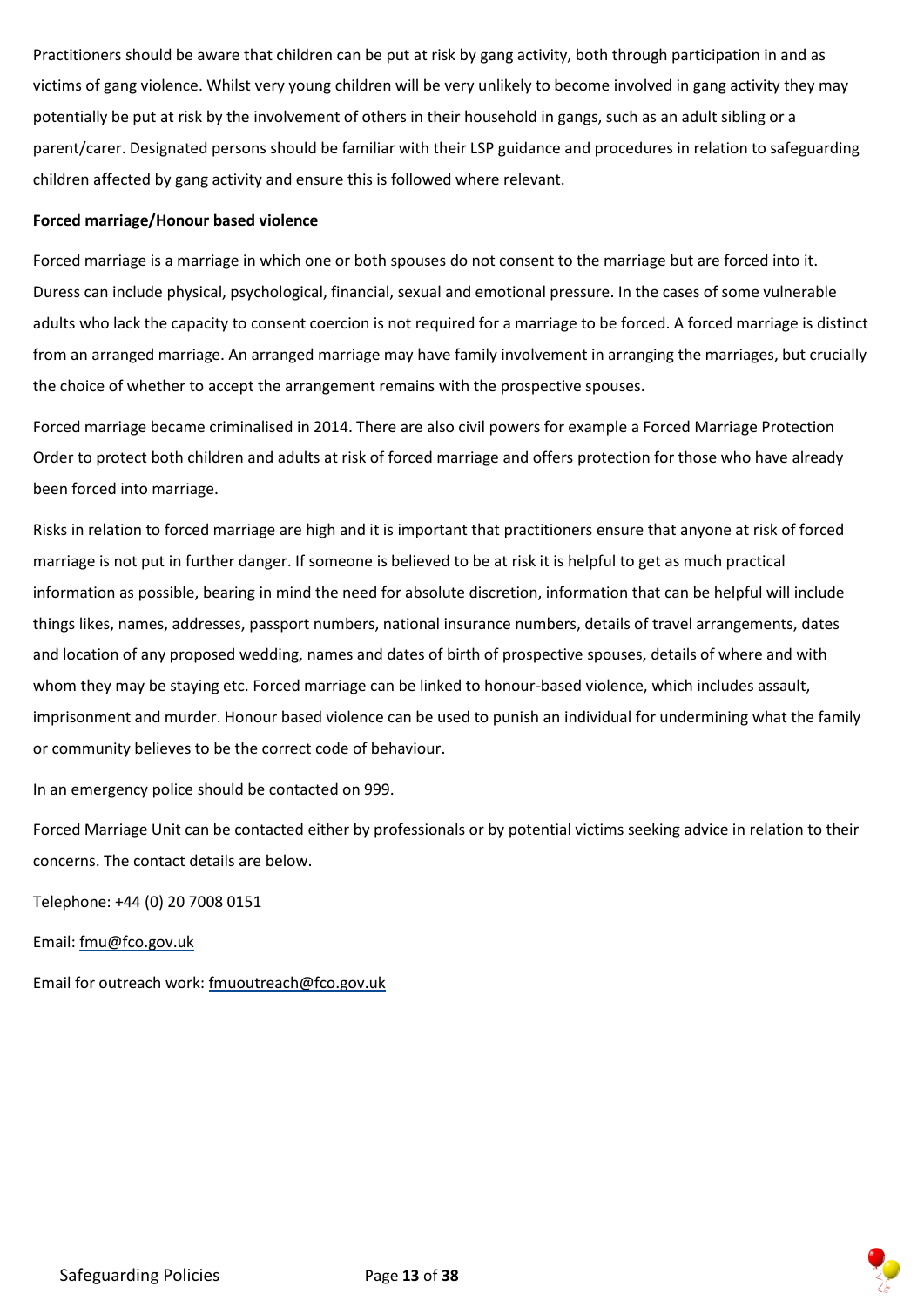



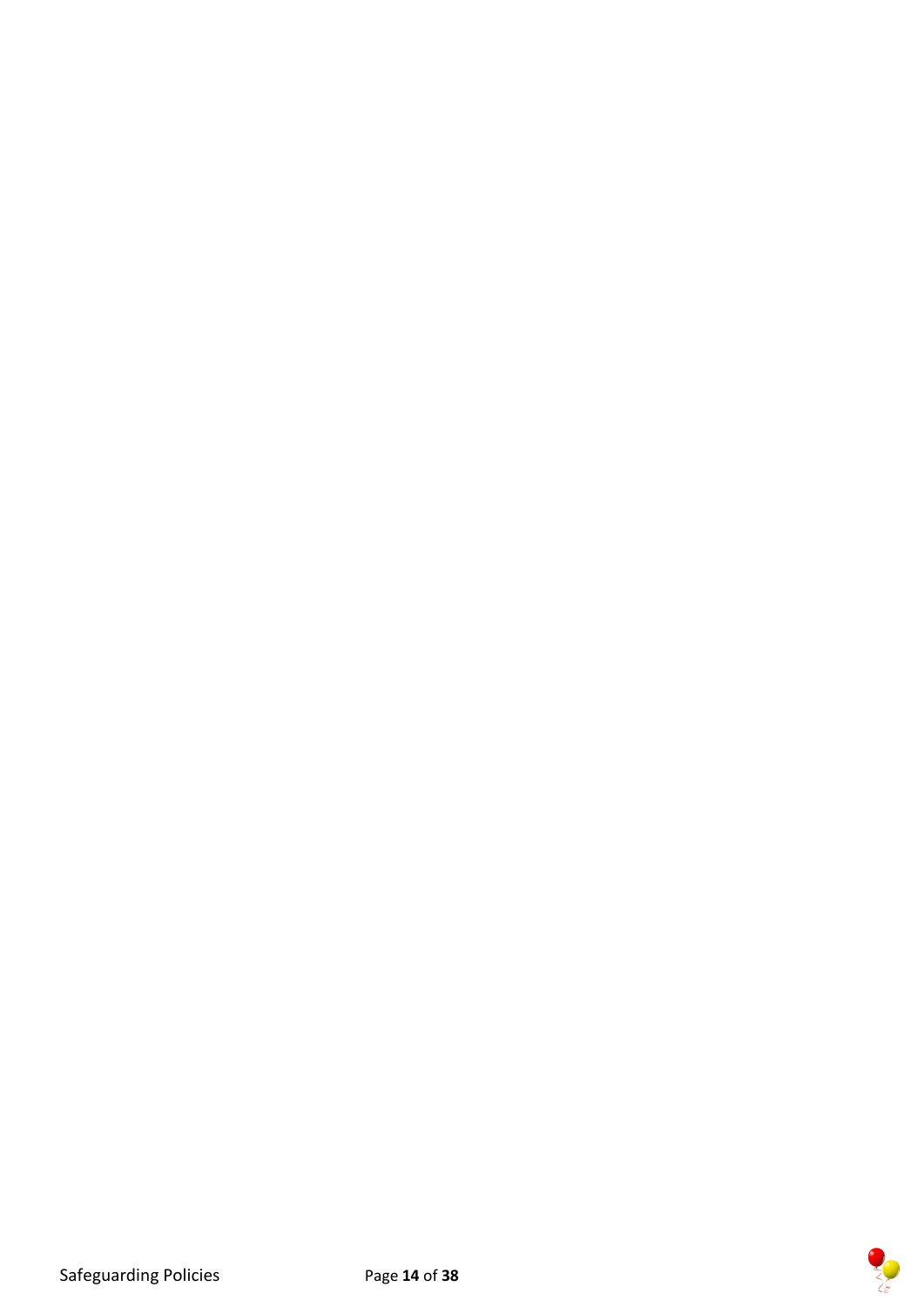# **06.1A CHILD WELFARE AND PROTECTION SUMMARY**

This form is placed at the front of a child's personal file and is completed by the designated person after a concern has been raised about the child's welfare or if significant harm (actual or likely) is suspected. It is a summary only of the concerns already fully recorded.

| Child's name:             | Date of Birth:                                 | <b>Address:</b> | Name of setting:       |
|---------------------------|------------------------------------------------|-----------------|------------------------|
|                           |                                                |                 |                        |
|                           |                                                |                 |                        |
| Date of record:           | <b>Summary of Concern and Impact on Child:</b> |                 | <b>Agreed Actions:</b> |
|                           |                                                |                 |                        |
| <b>Adult reporting:</b>   |                                                |                 |                        |
|                           |                                                |                 |                        |
| <b>Designated person:</b> |                                                |                 |                        |
|                           |                                                |                 |                        |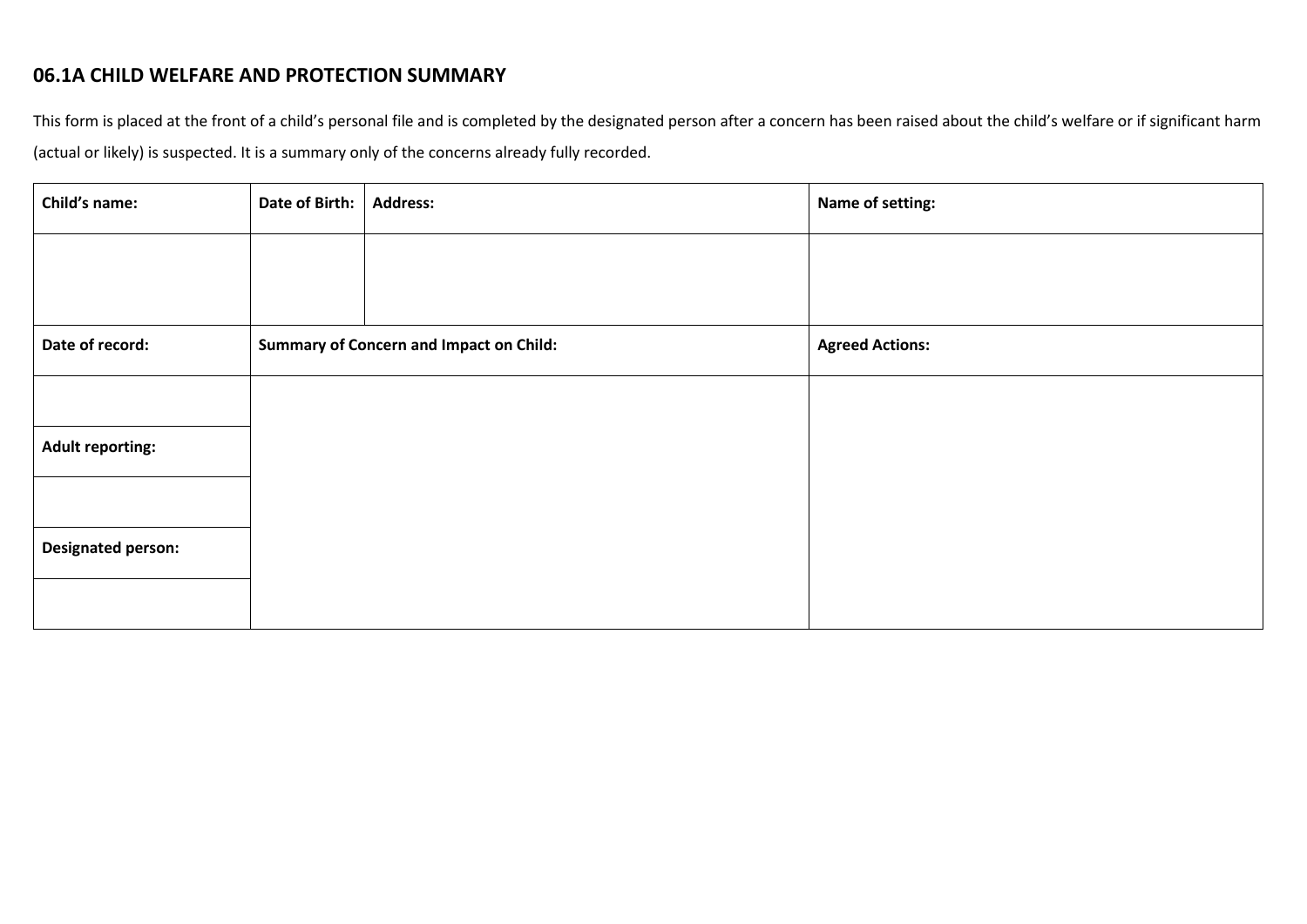| Date of record:           | <b>Summary of Concern and Impact on Child:</b> | <b>Agreed Actions:</b> |
|---------------------------|------------------------------------------------|------------------------|
|                           |                                                |                        |
| <b>Adult reporting:</b>   |                                                |                        |
|                           |                                                |                        |
| <b>Designated person:</b> |                                                |                        |
|                           |                                                |                        |
| Date of record:           | <b>Summary of Concern and Impact on Child:</b> | <b>Agreed Actions:</b> |
|                           |                                                |                        |
| <b>Adult reporting:</b>   |                                                |                        |
|                           |                                                |                        |
|                           |                                                |                        |
| <b>Designated person:</b> |                                                |                        |

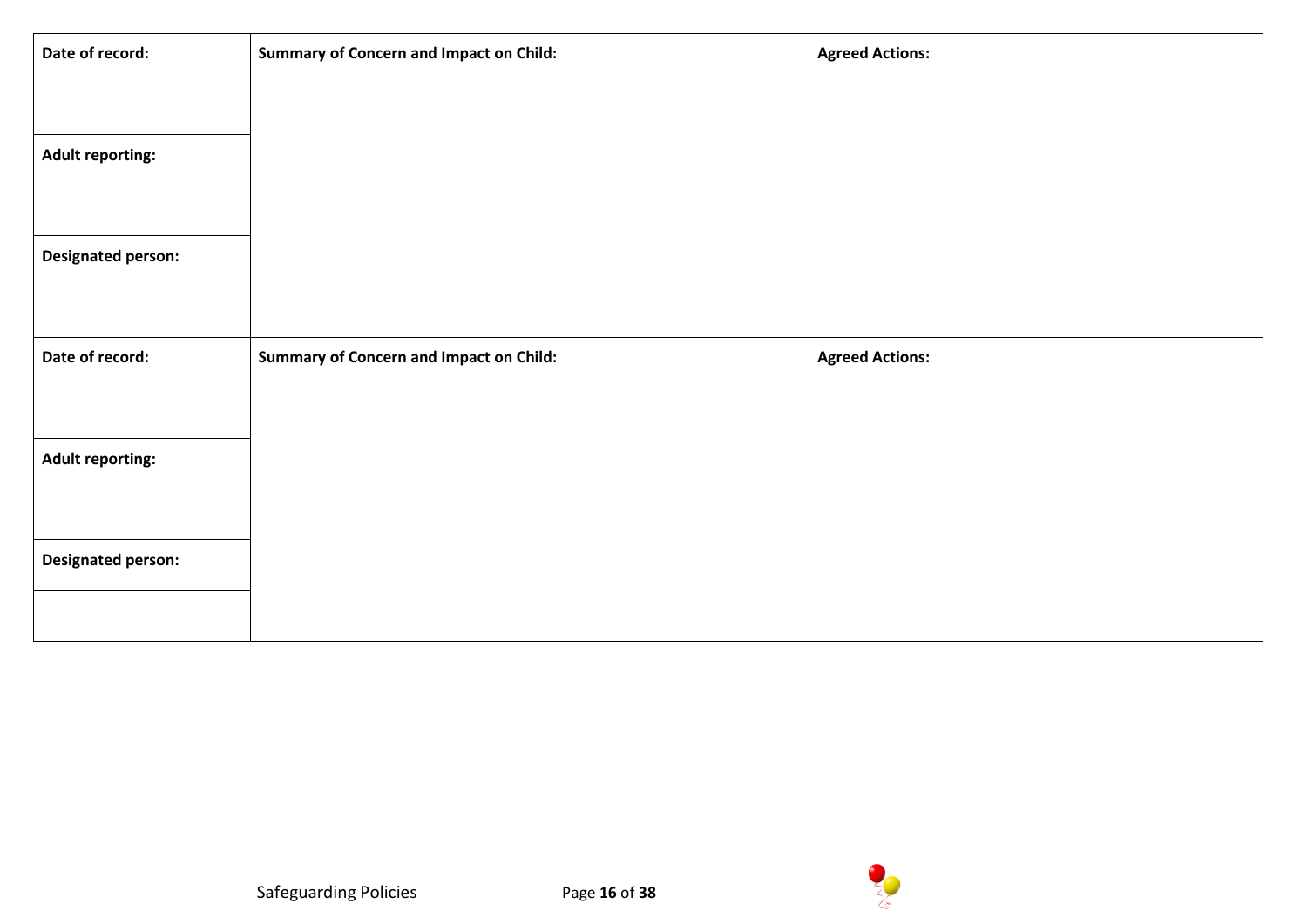# **06.1B SAFEGUARDING INCIDENT REPORTING FORM**

(for concerns, child welfare, physical intervention, witness statement, fact-finding)

During the Covid outbreak, this form is also to be used to record contact with families of vulnerable children and those who are considered to be on the edge of needing additional support and are currently not attending the setting

| Child's name:  | Name of person reporting: | Name of designated person: |
|----------------|---------------------------|----------------------------|
| Date of birth: | <b>Job title:</b>         | <b>Job title:</b>          |

**Date of concern** – when observation, event, disclosure was made

**Nature of Concern.** In the space below describe what was observed, using a body diagram, if necessary.

**Impact**: what are your main concerns about how this might impact on the child physically or emotionally, please include the child's voice (as appropriate)?

Response to allegation/complaint: Please advise in your words, what happened, when and where, what did you see or hear and where you were in relation to the alleged incident.

Signature of person completing the form

Hand this form to your setting's designated person; discuss your concerns and agree what action is to be taken and when it will be reviewed.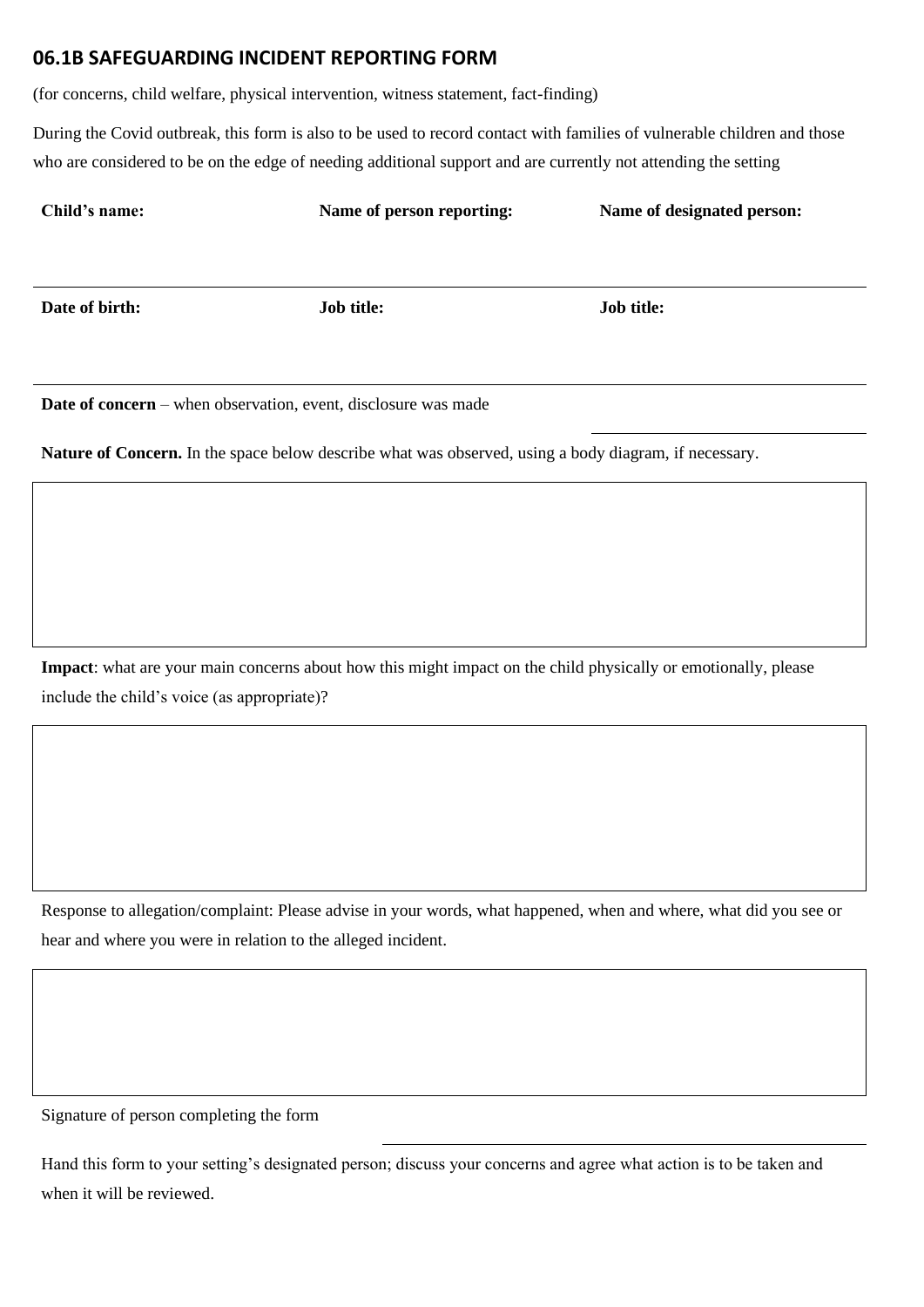# **Outcome decisions/actions to be taken** (Tick all that apply)

No further action

Offer support (provide details)

Continue to monitor (detail what, who by and until when)

Referral/signposting/advice/guidance to be offered by setting (provide details)

Refer to social care for child protection.

Liaise with social care to refer to CAF (Common Assessment Framework)/EHA (Early Help Assessment

Signature of designated person: Date completed: Date completed:

### **Physical intervention**

If this form is used to record an incident of physical intervention being used on a child to prevent them from harming themselves or others, please ask the parent to sign here to confirm that they have been informed of the circumstances of the event as recorded here.

Signature of parent: Date: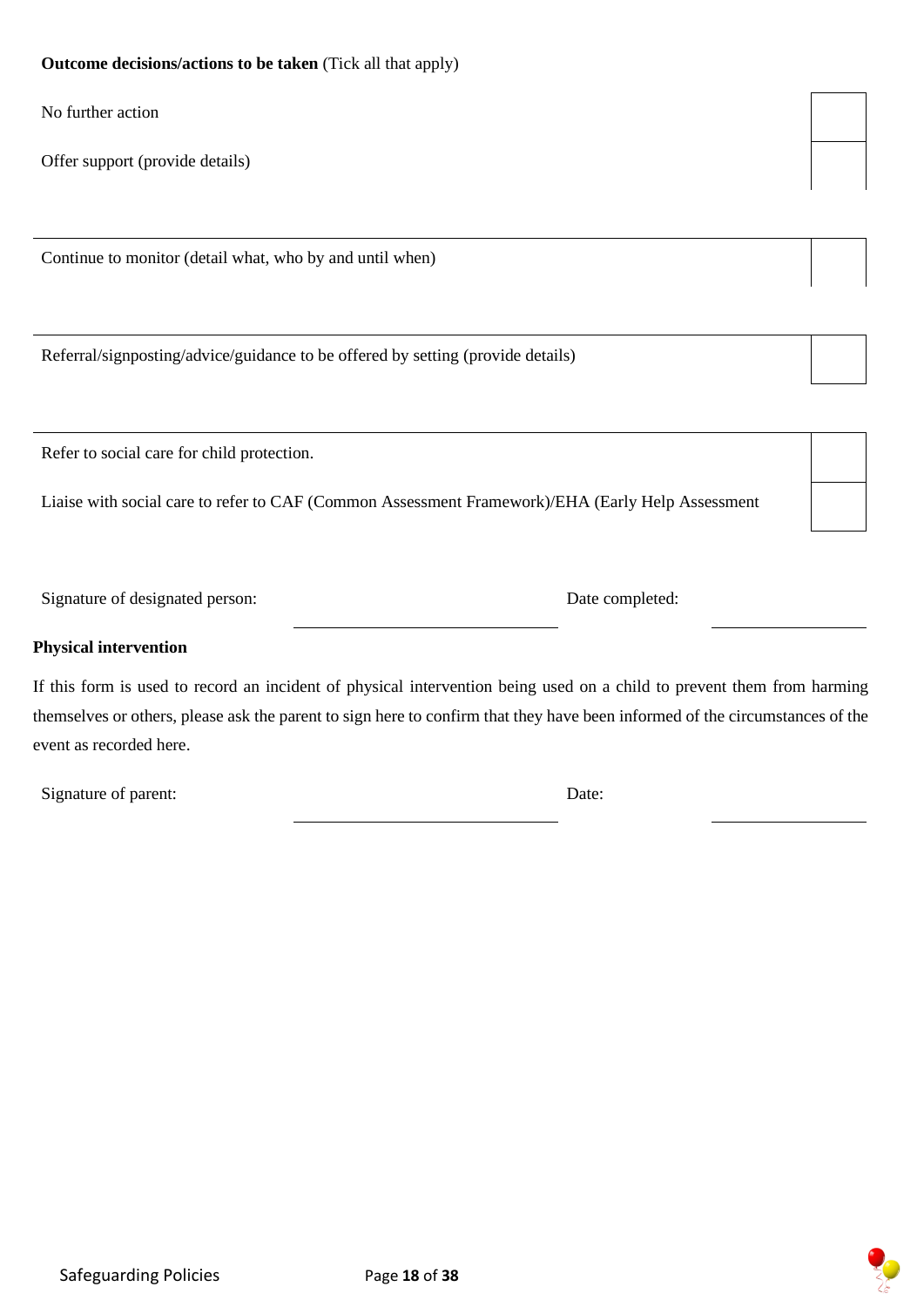# **06.1C CONFIDENTIAL SAFEGUARDING INCIDENT REPORT FORM**

**New case or Update** (cross out to show correct option)

**Section A** Completed on the day of the incident by the designated person and emailed immediately with 'New Case' email heading, as an encrypted document to designated officer. As additional information becomes available this form is updated and re-sent. Updates with 'Update' in email heading, continue until the case/incident is resolved. It is important that additional fact-finding reports are included with this form. It is the designated person's responsibility to carry out a thorough fact finding of the incident in line with procedure 06.1 Responding to safeguarding or child protection concerns. It is the designated officer's responsibility to complete additional detail as indicated.

### **Date & time of report:**

**Name of setting and Ofsted EY Number:**

**Manager's name:**

**Date and time of incident:**

**Child's full name, age, gender and date of birth:**

# **Safeguarding Incident; does this relate to: (put a cross against most relevant)**

a) referral to social care (early help, child protection, or other concern such as radicalisation)

b) it has become known that a family has involvement with social care currently (i.e. child is subject to Child Protection plan, child in need plan or other form of early help assessment)

c) a safeguarding incident in the nursery, e.g. child left unsupervised, or allegations against a member of staff.

d) other

*Give a full and detailed description of the incident and background information*

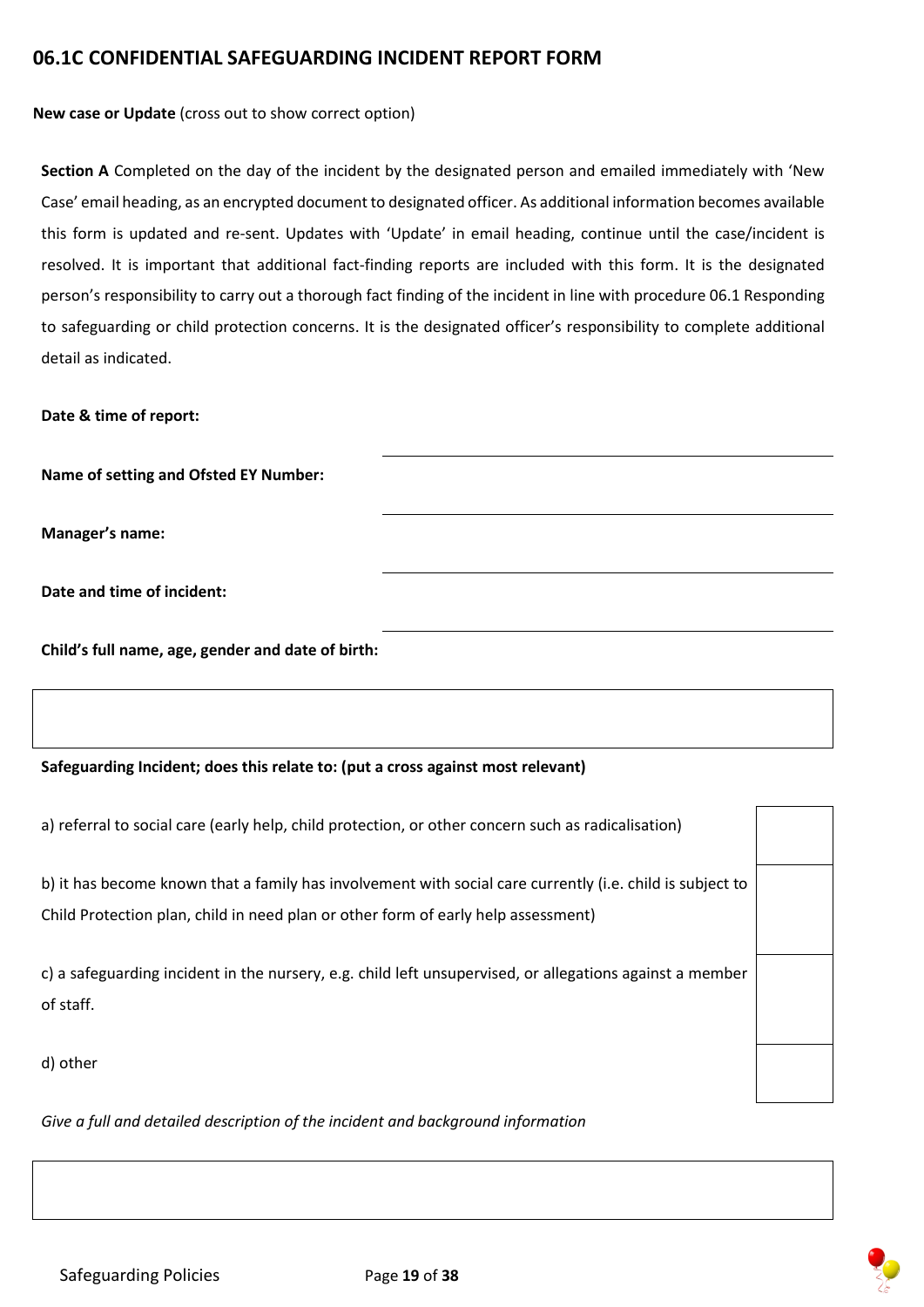**Is there a CPP or any other involvement with children's social care?** The state of the Yes/No

**Date and time LADO informed, and advice/instructions given by LADO with date provided:**

**Date and time owners/directors/trustees consulted, prior to informing Ofsted:**

**Date and time Social Care team informed:**

**Date and time Ofsted informed:**

**Date and time parents informed:**

**Provide details on other persons/agencies informed of the incident** (including the designated person on the day of the incident, and note method of communication i.e. telephone, e-mail)

**Planned next steps/actions**

**Any implications for communications** i.e. press enquiries or parents enquiries, complaints etc (if known)

**Issues for registration, insurance and any other potential legal issues** (if known)

**Owners/directors/trustees considers HR implications** (e.g. disciplinary or grievance actions (if known))

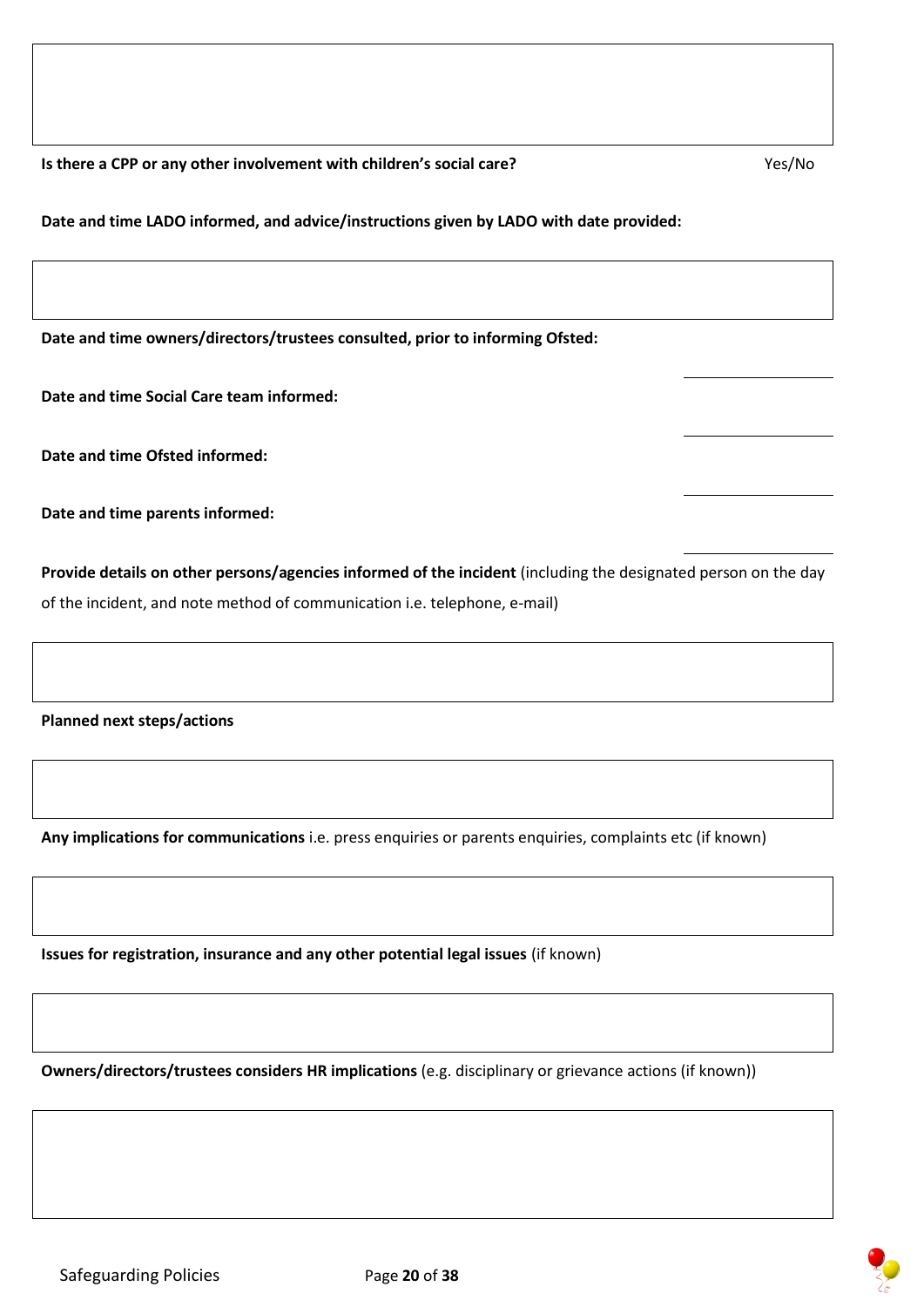**Update** (brief details and date)

**Update** (brief details and dat)

**Report completed by:**

**Section B** – to be completed by the designated officer when the necessary information is available.

Follow up action (if required), *e.g. risk assessments, staff training*

**Report of Investigation** (*Full and detailed report of the circumstances and outcome of the investigation. If a disciplinary hearing is held record date and outcome)*

### **Outcome of Risk Assessment:**

*List areas at risk and how the risk has been mitigated. Has the risk assessment changed the practise of the staff or setting?*

What has been learnt from the incident? (*What should have been done/could have done, are procedural changes needed?)* 

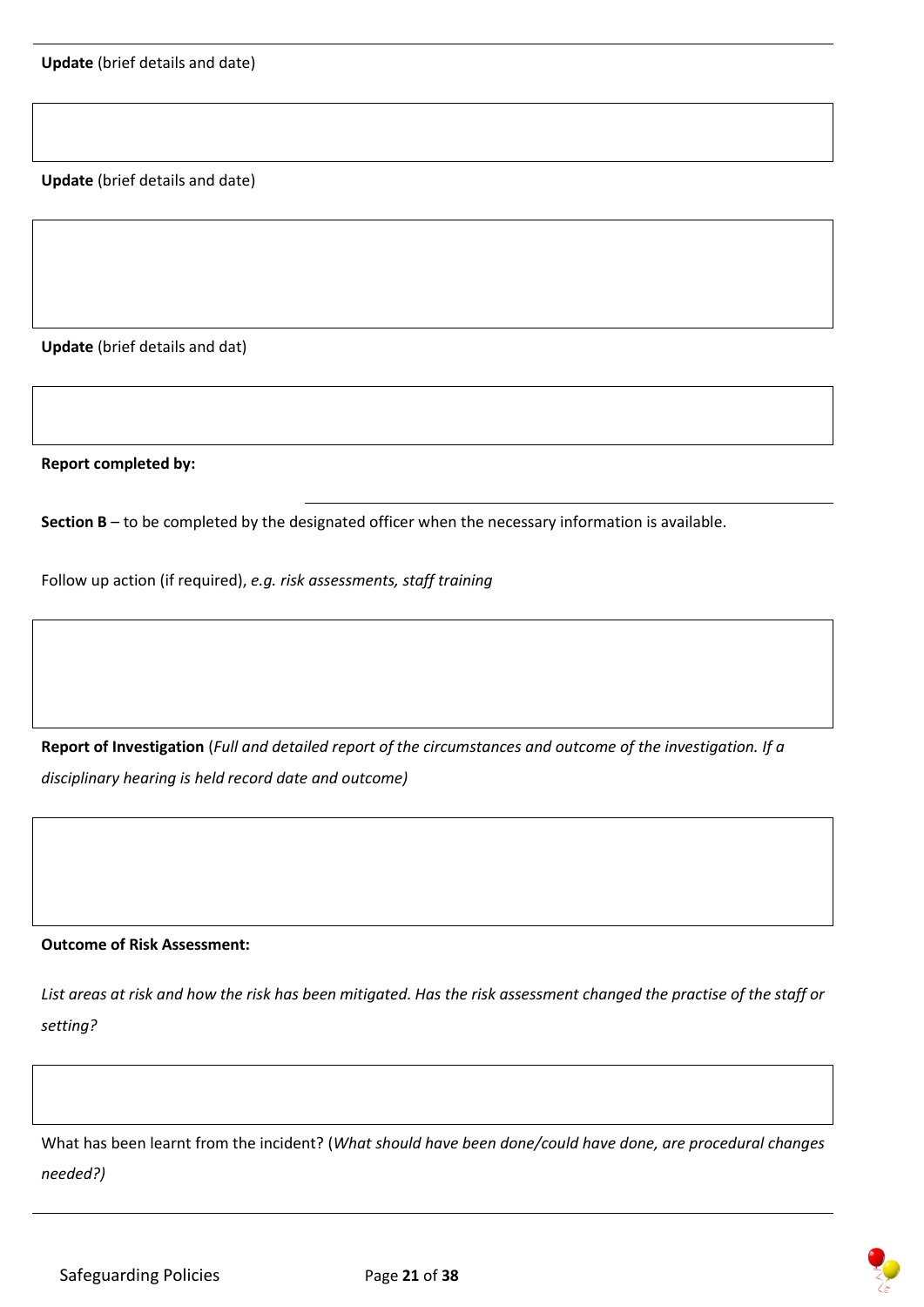**Section C** to be completed by the designated officer and owners/directors/trustees.

Follow up actions:

Learning to be cascaded across the organisation. How will this be done, by who and when?

Date to be reviewed:

Date case closed:

**To be completed by manager where necessary**

Please record any follow-up action taken, where relevant:

Manager signature: Date: Date: Date: Date: Date: Date: Date: Date: Date: Date: Date: Date: Date: Date: Date: Date: Date: Date: Date: Date: Date: Date: Date: Date: Date: Date: Date: Date: Date: Date: Date: Date: Date: Date:

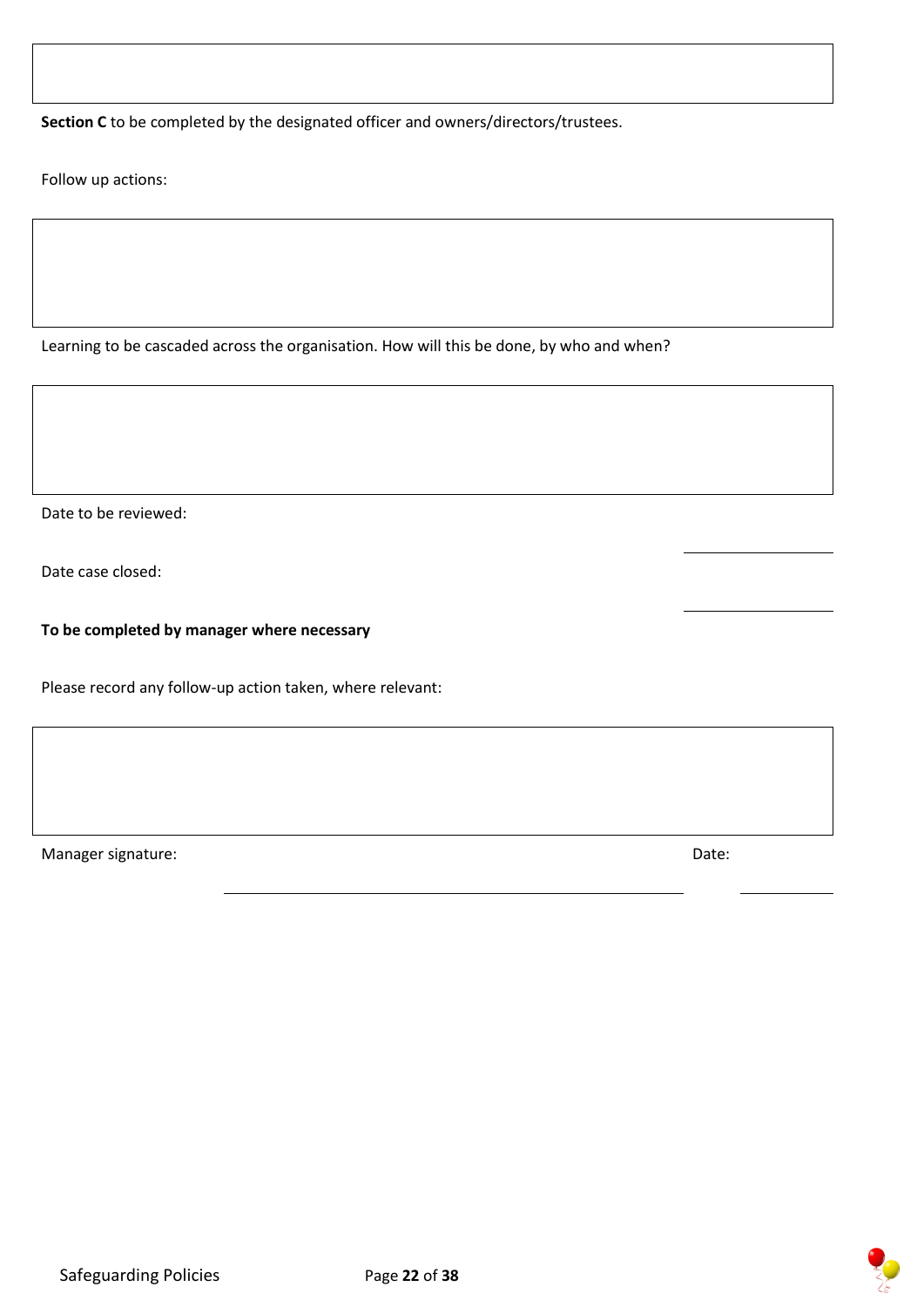# **06.2 ALLEGATIONS AGAINST STAFF, VOLUNTEERS OR AGENCY STAFF**

Concerns may come from a parent, child, colleague or member of the public. Allegations or concerns must be referred to the designated person without delay - even if the person making the allegation later withdraws it.

# **Identifying**

An allegation against a member of staff, volunteer or agency staff constitutes serious harm or abuse if they:

- behaved in a way that has harmed, or may have harmed a child
- possibly committed a criminal offence against, or related to, a child
- behaved towards a child in a way that indicates they may pose a risk of harm to children

# **Informing**

- All staff report allegations to the designated person.
- The designated person alerts the designated officer. If the designated officer is unavailable the designated person contacts their equivalent until they get a response- which should be within 3-4 hours of the event. Together they should form a view about what immediate actions are taken to ensure the safety of the children and staff in the setting, and what is acceptable in terms of fact-finding.
- It is essential that no investigation occurs until and unless the LADO has expressly given consent for this to occur, however, the person responding to the allegation does need to have an understanding of what explicitly is being alleged.
- The designated person must take steps to ensure the immediate safety of children, parents, and staff on that day within the setting.
- The Local Authority Designated Officer (LADO) is contacted as soon as possible and within one working day. If the LADO is on leave or cannot be contacted the LADO team manager is contacted and/or advice sought from the point of entry safeguarding team/mash/point of contact, according to local arrangements.
- A child protection referral is made by the designated person if required. The LADO, line managers and local safeguarding children's services can advise on whether a child protection referral is required.
- The designated person asks for clarification from the LADO on the following areas:
	- what actions the designated person must take next and when and how the parents of the child are informed of the allegation
	- whether or not the LADO thinks a criminal offence may have occurred and whether the police should be informed and if so who will inform them
	- whether the LADO is happy for the setting to pursue an internal investigation without input from the LADO, or how the LADO wants to proceed
	- whether the LADO thinks the person concerned should be suspended, and whether they have any other suggestions about the actions the designated person has taken to ensure the safety of the children and staff attending the setting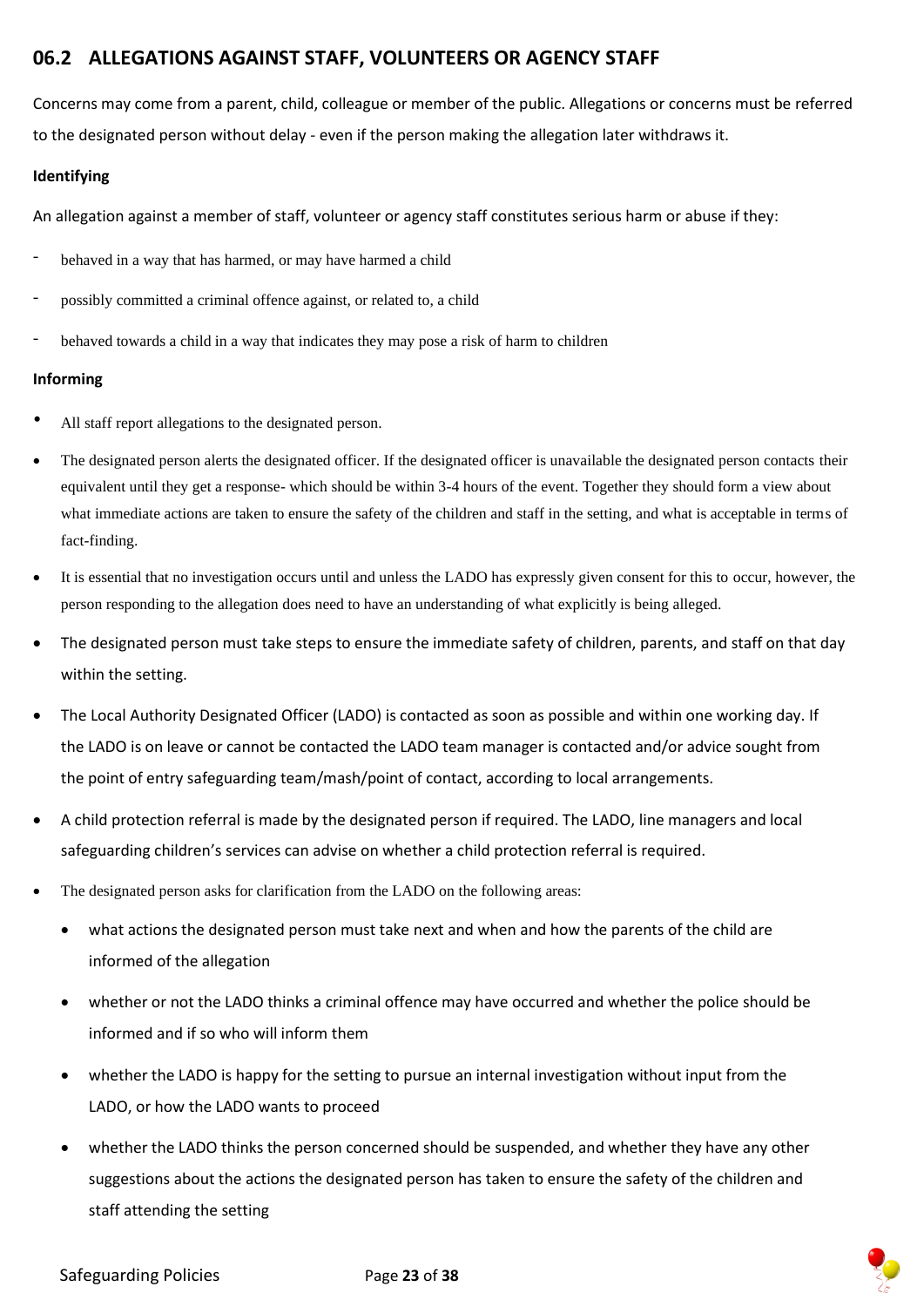- The designated person records details of discussions and liaison with the LADO including dates, type of contact, advice given, actions agreed and updates on the child's case file.
- Parents are not normally informed until discussion with the LADO has taken place, however in some circumstances the designated person may need to advise parents of an incident involving their child straight away, for example if the child has been injured and requires medical treatment.
- Staff do not investigate the matter unless the LADO has specifically advised them to investigate internally. Guidance should also be sought from the LADO regarding whether or not suspension should be considered. The person dealing with the allegation must take steps to ensure that the immediate safety of children, parents and staff is assured. It may be that in the short-term measures other than suspension, such as requiring a staff member to be office based for a day, or ensuring they do not work unsupervised, can be employed until contact is made with the LADO and advice given.
- The designated person ensures staff fill in 06.1b Safeguarding incident reporting form.
- If after discussion with the designated person, the LADO decides that the allegation is not obviously false, and there is cause to suspect that the child/ren is suffering or likely to suffer significant harm, then the LADO will normally refer the allegation to children's social care.
- If notification to Ofsted is required the designated person will inform Ofsted as soon as possible, but no later than 14 days after the event has occurred. The designated person will liaise with the designated officer about notifying Ofsted.
- The designated person ensures that the 06.1c Confidential safeguarding incident report form is completed and sent to the designated officer. If the designated officer is unavailable their equivalent must be contacted.
- Avenues such as performance management or coaching and supervision of staff will also be used instead of disciplinary procedures where these are appropriate and proportionate. If an allegation is ultimately upheld the LADO may also offer a view about what would be a proportionate response in relation to the accused person.
- The designated person must consider revising or writing a new risk assessment where appropriate, for example if the incident related to an instance where a member of staff has physically intervened to ensure a child's safety, or if an incident relates to a difficulty with the environment such as where parents and staff are coming and going and doors are left open.
- All allegations are investigated even if the person involved resigns or ceases to be a volunteer.

### **Allegations against agency staff**

Any allegations against agency staff must be responded to as detailed in this procedure. In addition, the designated person must contact the agency following advice from the LADO

### **Allegations against the designated person**

• If a member of staff has concerns that the designated person has behaved in a way that indicates they are not suitable to work with children as listed above, this is reported to the designated officer who will investigate further.

Safeguarding Policies Page **24** of **38**

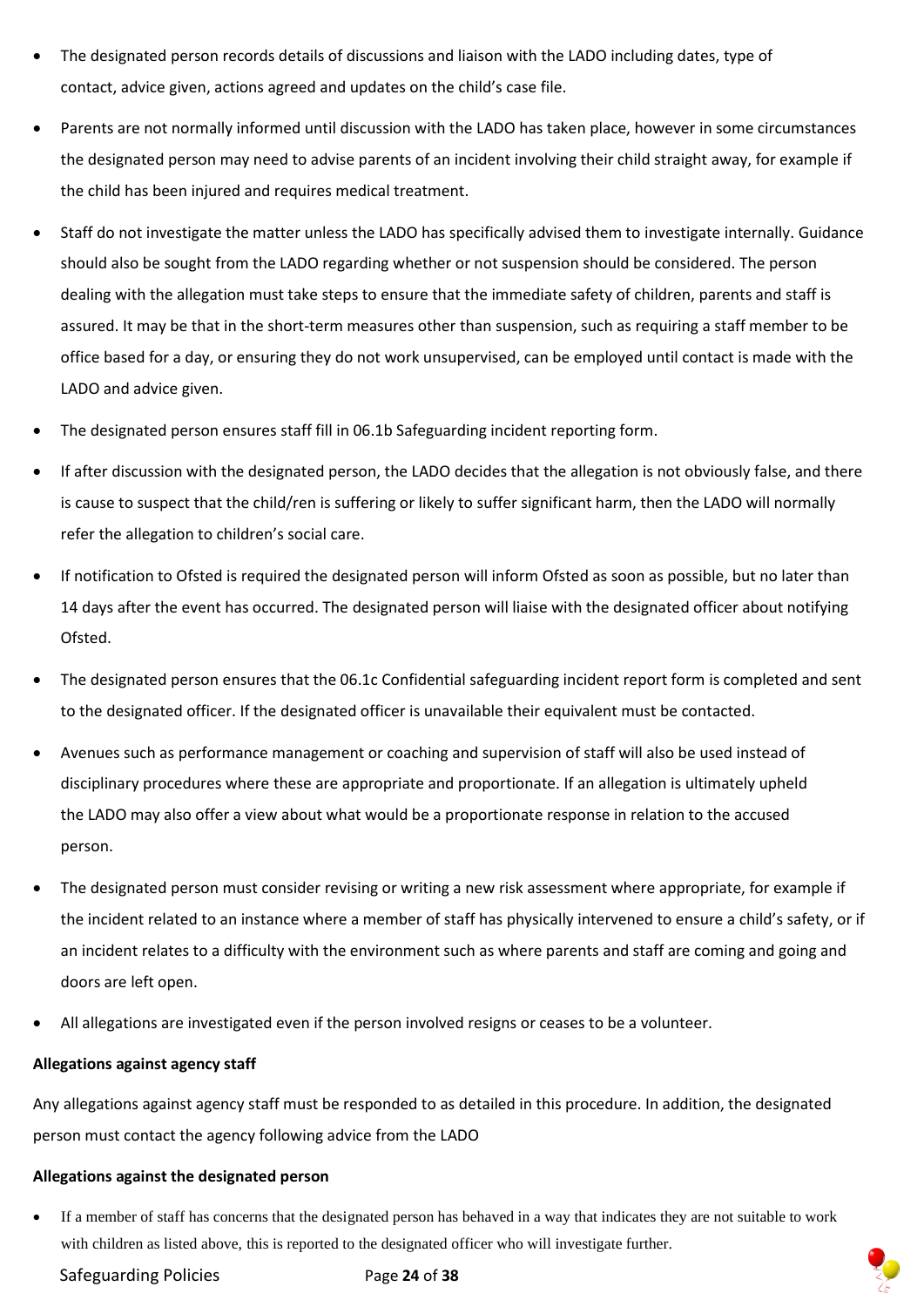- During the investigation, the designated officer will identify another suitably experienced person to take on the role of designated person.
- If an allegation is made against the designated officer, then the owners/directors/trustees are informed.

### **Recording**

- A record is made of an allegation/concern, along with supporting information, using 06.1b Safeguarding incident reporting form; normally by the practitioner who has observed the incident**.** This is then entered on the file of the child, and the 06.1a Child welfare and protection summary is completed and placed in the front of the child's file.
- If the allegation refers to more than one child, this is recorded in each child's file
- If relevant, a child protection referral is made, with details held on the child's file.

# **Disclosure and Barring Service**

• If a member of staff is dismissed because of a proven or strong likelihood of child abuse, inappropriate behaviour towards a child**,** or other behaviour that may indicate they are unsuitable to work with children such as drug or alcohol abuse, or other concerns raised during supervision when the staff suitability checks are done, a referral to the Disclosure and Barring Service is made.

### **Escalating concerns**

- If a member of staff believes at any time that children may be in danger due to the actions or otherwise of a member of staff or volunteer, they must discuss their concerns immediately with the designated person.
- If after discussions with the designated person**,** they still believe that appropriate action to protect children has not been taken they must speak to the designated officer.
- If there are still concerns then the whistle blowing procedure must be followed, as set out in 06.1 Responding to safeguarding or child protection concerns.

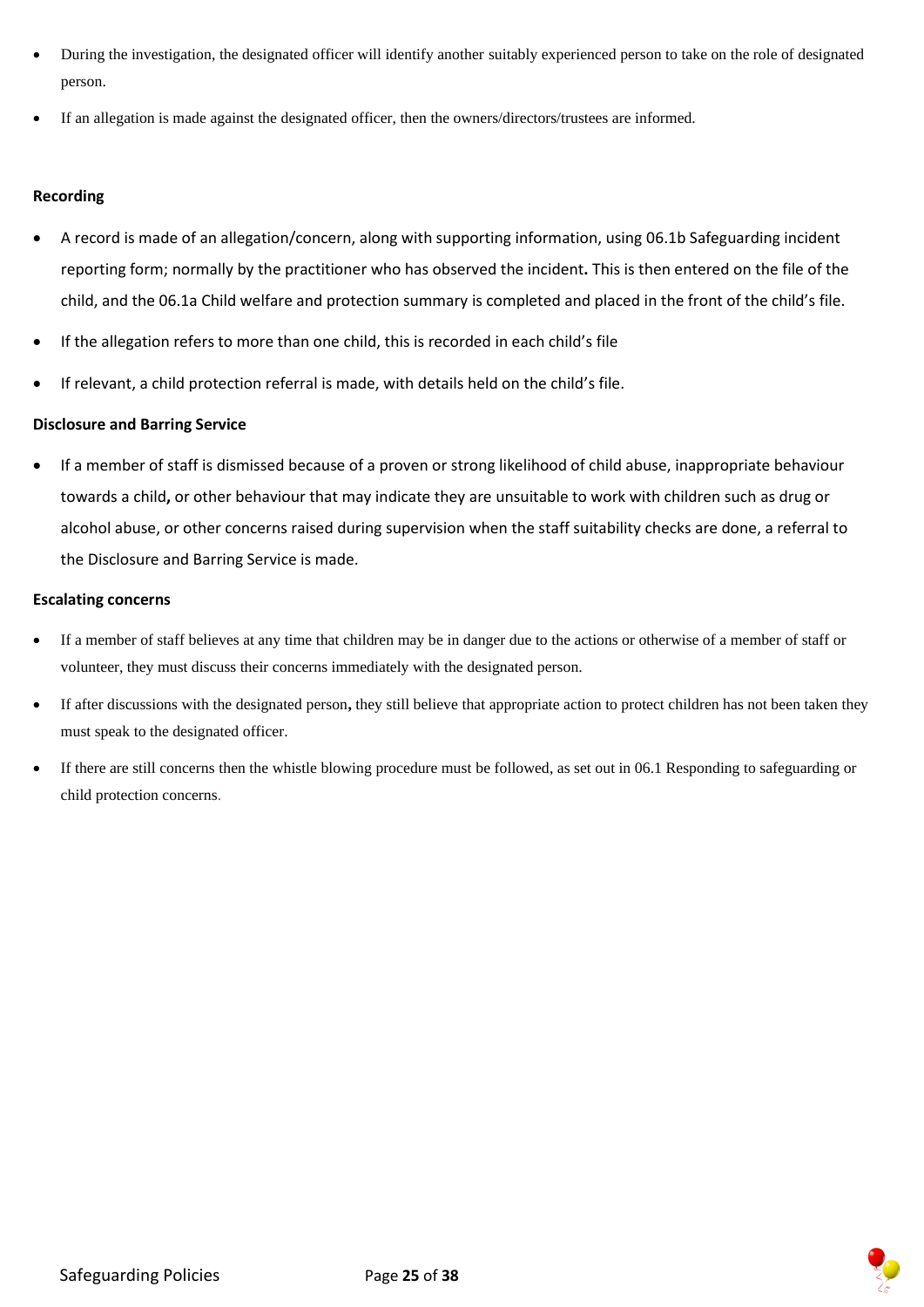# **06.3 VISITOR OR INTRUDER ON THE PREMISES**

The safety and security of the premises is maintained at all time and staff are vigilant in areas that pose a risk, such as shared premises. A risk assessment is completed to ensure that unauthorised visitors cannot gain access.

**Visitors with legitimate business -** generally a visitor will have made a prior appointment

- On arrival, they are asked to verify their identity and confirm who they are visiting.
- Staff will ask them to sign in and explain the procedures for the use of mobile phones and emergency evacuation.
- Visitors (including visiting VIPs) are never left alone with the children at any time.
- Visitors to the setting are monitored and asked to leave immediately should their behaviour give cause for concern.

### **Intruder**

An intruder is an individual who has not followed visitor procedures and has no legitimate business to be in the setting; he or she may or may not be a hazard to the setting.

- An individual who appears to have no business in the setting will be asked for their name and purpose for being there.
- The staff member identifies any risk posed by the intruder.
- The staff member ensures the individual follows the procedure for visitors.
- The setting manager is immediately informed of the incident and takes necessary action to safeguard children.
- If there are concerns for the safety of children, staff evacuate them to a safe place in the building and contact police. In some circumstance this could lead to 'lock-down' of the setting and will be managed by the responding emergency service (see procedure 01.21 Terrorist threat/attack and lock-down).
- The designated person informs their designated officer of the situation at the first opportunity.
- In the case of a serious breach where there was a perceived or actual threat to the safety of the children, the manager/designated person completes 06.1c Confidential safeguarding incident report form) and copies in their line manager on the day of the incident. The owners/trustees/directors ensure a robust organisational response and ensure that learning is shared.

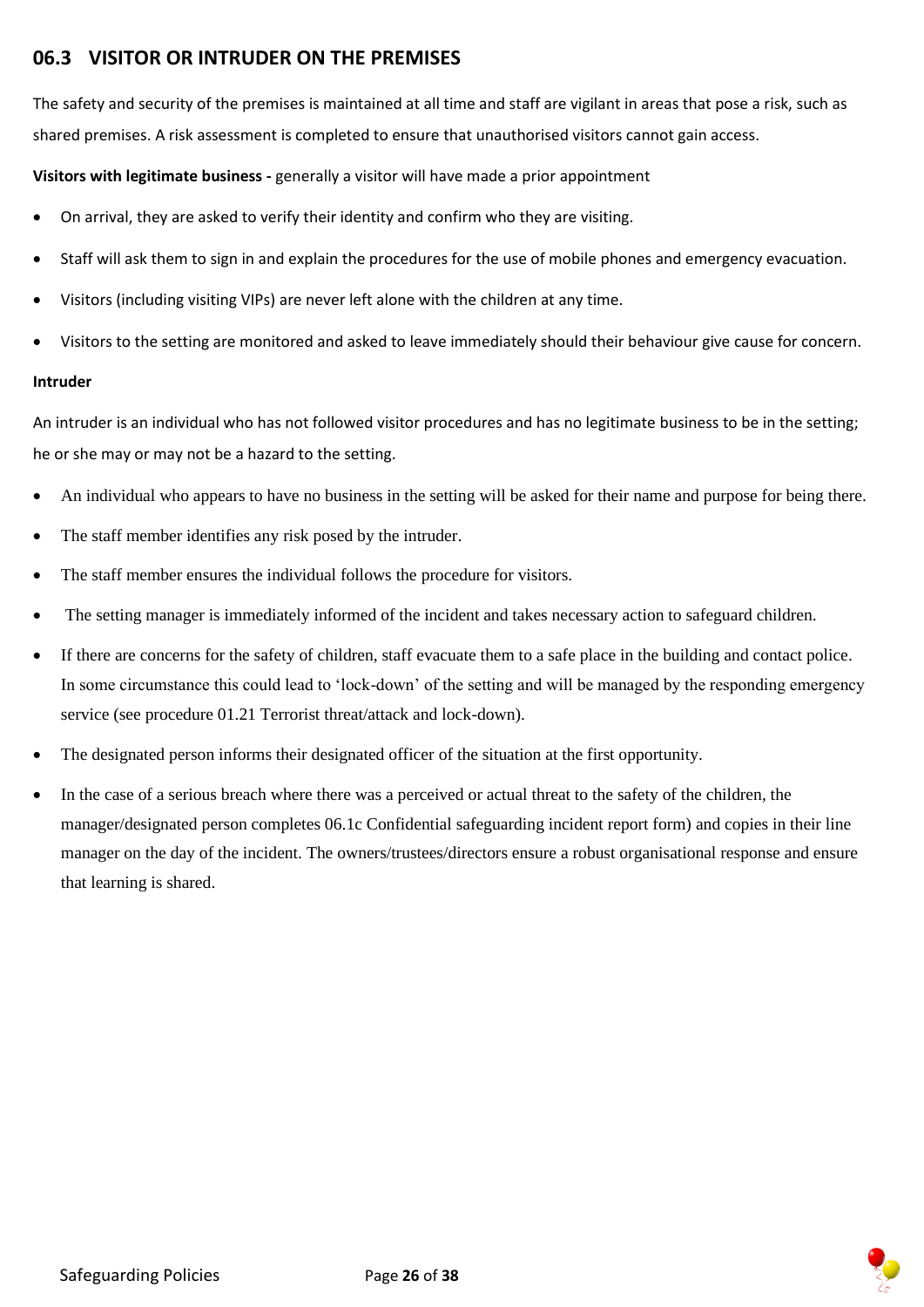# **06.4 UNCOLLECTED CHILD**

If a child is not collected by closing time, or the end of the session and there has been no contact from the parent, or there are concerns about the child's welfare then this procedure is followed.

- The designated person is informed of the uncollected child as soon as possible and attempts to contact the parents by phone.
- If the parents cannot be contacted, the designated person uses the emergency contacts to inform a known carer of the situation and arrange collection of the child.
- After one hour, the designated person contacts the local social care out-of-hours duty officer if the parents or other known carer cannot be contacted and there are concerns about the child's welfare or the welfare of the parents.
- The designated person should arrange for the collection of the child by social care.
- Where appropriate the designated person should also notify police.

# Members of staff do not:

- go off the premises to look for the parents
- leave the premises to take the child home or to a carer
- offer to take the child home with them to care for them in their own home until contact with the parent is made
- Staff make a record of the incident in the child's file using , usually a practitioner. A record of conversations with parents should be made, with parents being asked to sign and date the recording.
- This is logged on the child's personal file along with the actions taken. 06.1c Confidential safeguarding incident report form should also be completed if there are safeguarding and welfare concerns about the child, or if Social Care have been involved due to the late collection.
- If there are recurring incidents of late collection, a meeting is arranged with the parents to agree a plan to improve time-keeping and identify any further support that may be required.

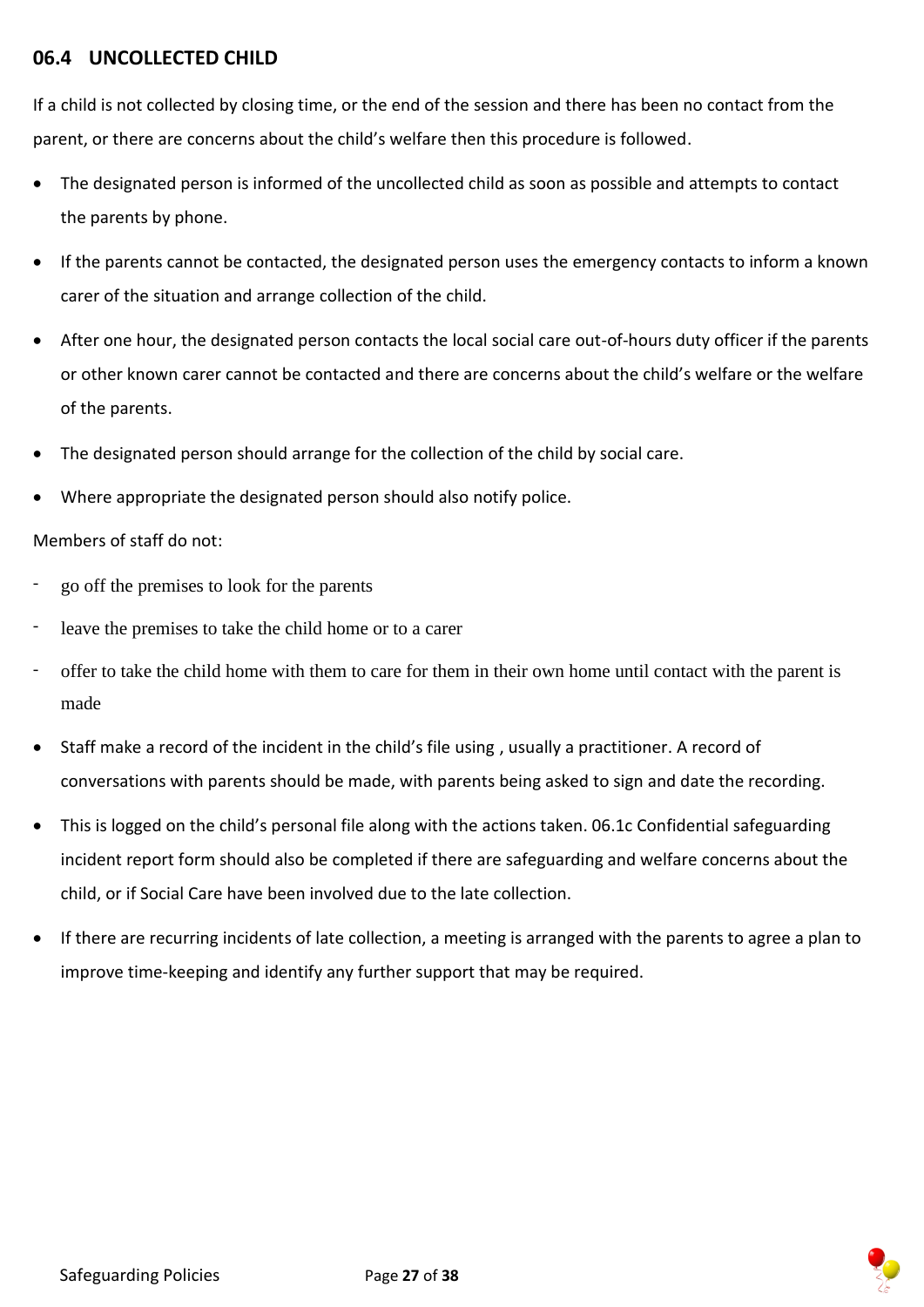# **06.5 MISSING CHILD**

# **In the building**

- As soon as it is noticed that a child is missing, the member of staff informs the designated person who initiates a search within the setting.
- If the child is found on-site, the designated person checks on the welfare of the child and investigates the circumstances of the incident.
- If the child is not found on site, one member of staff searches the immediate vicinity, if there is no sign of the child, the police are called immediately.
- The parents are then called and informed.
- The designated person contacts their designated officer, to inform them of the situation and seek assistance.

# **Off-site (outing or walk)**

- As soon as it is noticed that a child is missing, the senior staff present carries out a headcount.
- One member of staff searches the immediate vicinity.
- If the child is not found, the senior staff calls the police and then contacts the designated person.
- The designated person informs the parents.
- Members of staff return the children to the setting as soon as possible if it is safe to do so. According to the advice of the police, one senior member of staff should remain at the site where the child went missing and wait for the police to arrive.
- The designated person contacts the designated officer, who attends the setting.

# **Recording and reporting**

• A record is made on 06.1a Child welfare and protection summary and 06.1b Safeguarding incident reporting form. The manager as designated person completes and circulates 06.1c Confidential safeguarding incident report form to the designated officer on the same day that the incident occurred.

# **The investigation**

- Ofsted are informed as soon as possible (and at least within 14 days).
- The designated officer carries out a full investigation.
- The designated person and the designated officer speak with the parents together and explain the process of the investigation
- Each member of staff present during the incident writes a full report using 06.1b Safeguarding incident reporting form, which is filed in the child's file. Staff do not discuss any missing child incident with the press.

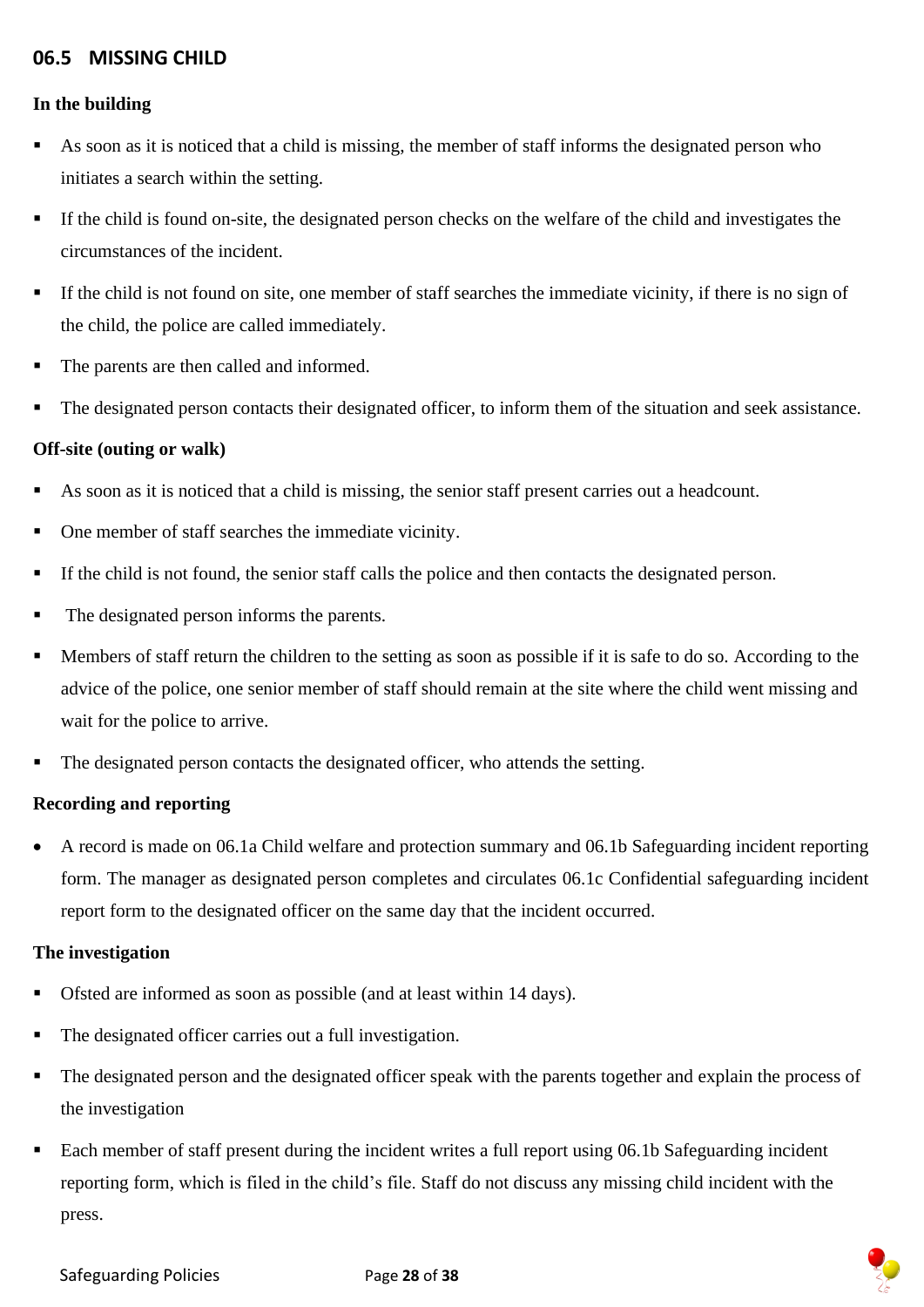# **06.6 INCAPACITATED PARENT**

Incapacitated refers to a condition which renders a parent unable to take responsibility for their child; this could be at the time of collecting their child from the setting or on arrival. Concerns may include:

- appearing drunk
- appearing under the influence of drugs
- demonstrating angry and threatening behaviour to the child, members of staff or others
- appearing erratic or manic

# **Informing**

- If a member of staff is concerned that a parent displays any of the above characteristics, they inform the designated person as soon as possible.
- The designated person assesses the risk and decides if further intervention is required.
- If it is decided that no further action is required, a record of the incident is made on form 06.1b Safeguarding incident reporting form.
- If intervention is required, the designated person speaks to the parent in an appropriate, confidential manner.
- The designated person will, in agreement with the parent, use emergency contacts listed for the child to ask an alternative adult to collect the child.
- The emergency contact is informed of the situation by the designated person and of the setting's requirement to inform social care of their contact details.
- The designated officer is informed of the situation as soon as possible and provides advice and assistance as appropriate.
- If there is no one suitable to collect the child social care are informed.
- If violence is threatened towards anybody, the police are called immediately.
- If the parent takes the child from the setting while incapacitated the police are called immediately and a referral is made to social care.

# **Recording**

- The designated person completes 06.1b Safeguarding incident reporting form and if social care were contacted 06.1c Confidential safeguarding incident report form is completed the designated officer. If police were contacted 06.1c Confidential safeguarding incident report form should also be copied to the owners/directors/trustees.
- Further updates/notes/conversations/ telephone calls are recorded.

Safeguarding Policies Page **29** of **38**

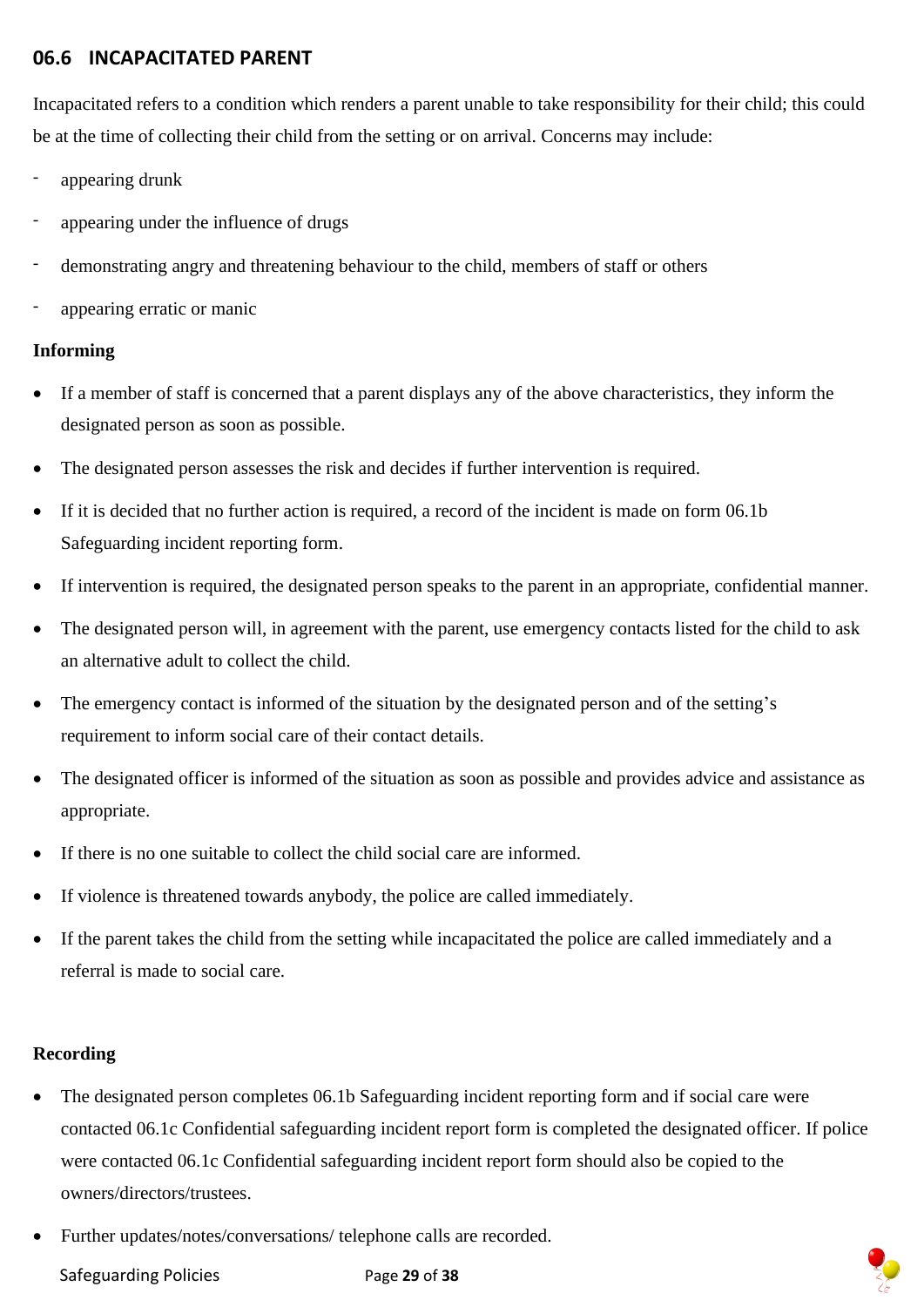# **06.7 DEATH OF A CHILD ON-SITE**

# **Identifying**

- If it is suspected that a child has died in the setting, emergency resuscitation will be given to the child by a qualified First Aider until the ambulance arrives.
- Only a medical practitioner can confirm a child has died.

# **Informing**

- The designated person ensures emergency services have been contacted; ambulance and police.
- The parents are contacted and asked to come to the setting immediately, informing them that there has been an incident involving their child and that an ambulance has been called; asking them to come straight to the setting or hospital as appropriate.
- The designated person calls the designated officer and informs them of what has happened.
- The owners/trustees/directors are contacted and 06.1c Confidential safeguarding incident report form prepared by the designated person and designated officer.
- A member of staff is delegated to phone all parents to collect their children. The reason given must be agreed by the designated officer and the information given should be the same to each parent.
- The decision on how long the setting will remain closed will be based on police advice.
- Ofsted are informed of the incident by the nominated person and a RIDDOR report is made.
- Staff will not discuss the death of a child with the press.

# **Responding**

- The owners/trustees/directors will decide how the death is investigated within the organisation after taking advice from relevant agencies.
- The owners/trustees/directors will coordinate support for staff and children to ensure their mental health and well-being.

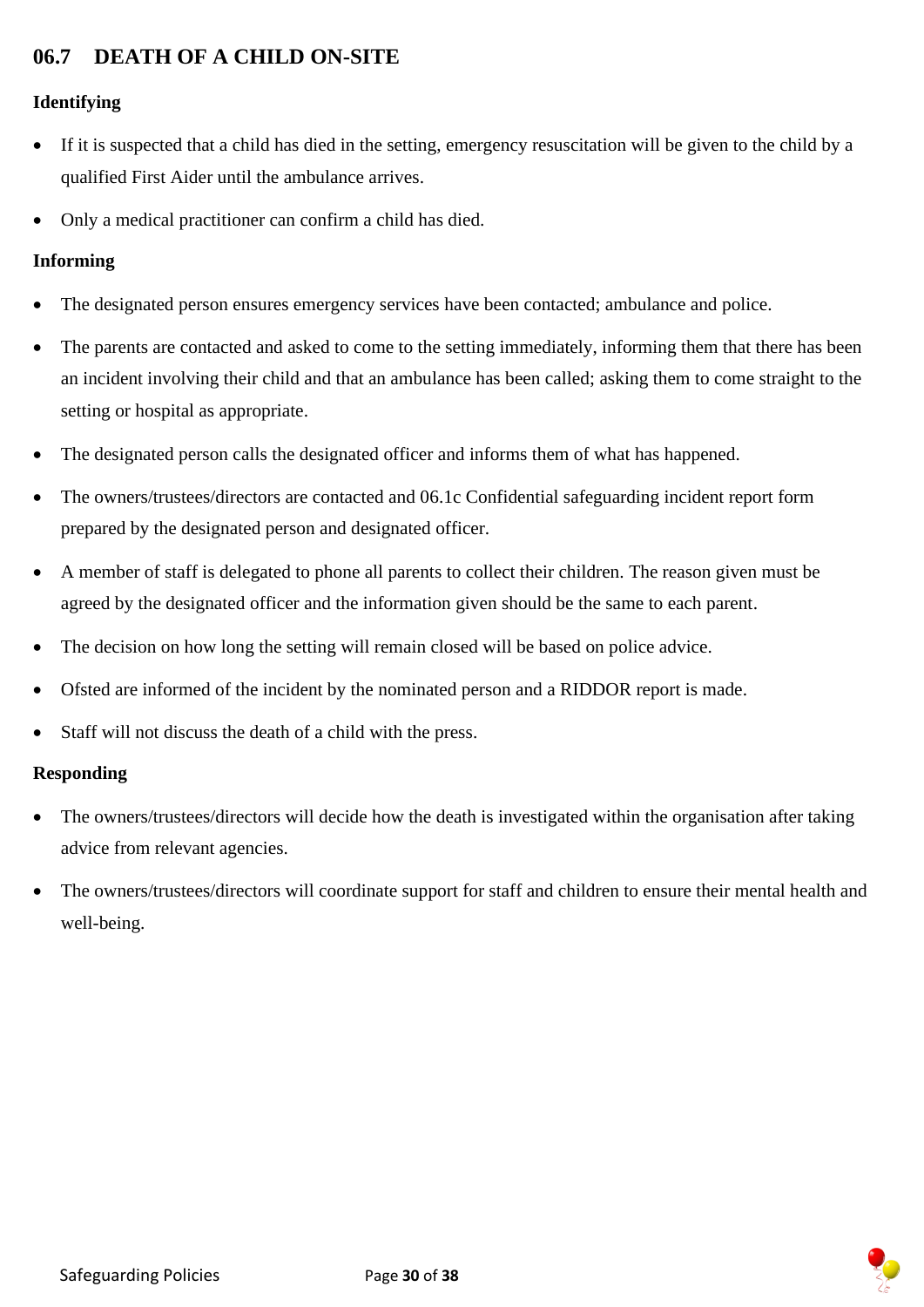# **06.8 LOOKED AFTER CHILDREN**

### **Identification.**

A 'Looked after Child' is a child in public care, who is placed with foster carers, in a residential home or with parents or other relatives.

### **Services provided to Looked After Children**

### *Under two-year-olds*

- Places will not normally be provided for babies and under two-year-olds who are in public care.
- We can offer services that enable a child to play/engage with other children while the carer stays.
- Where the child is already in attendance and has a secure attachment with an existing key person a continuation of the existing place will be offered.

### *Two-year-olds*

- Places will be offered to two-year-old children who are looked after; where the placement in the setting will normally last a minimum of three months.
- Where the child is already in attendance and has a secure attachment with an existing key person a continuation of the existing place will be offered.

### *Three- and four-year-olds*

- Places will be offered for funded three- and four-year -olds who are looked after; where the placement in the setting will normally last a minimum of six weeks.
- If a child who attends a setting is taken into care and is cared for by a local carer the place will continue to be made available to the child.

### **Additional Support**

- The designated person and key person liaise with agencies and professionals involved with the child, and his or her family, and ensure appropriate information is gained and shared.
- A meeting of professionals involved with the child is convened by the setting at the start of a placement. A Personal Education Plan (PEP) for children over 3 years old is put in place within 10 days of the child becoming looked after.
- Following this meeting, 6.8a Care plan for looked after children form is completed. The care plan is reviewed after two weeks, six weeks, three months, and thereafter at three to six monthly intervals.
- Regular contact will be maintained with the social worker through planned meetings, which will include contribution to the PEP which is reviewed annually.

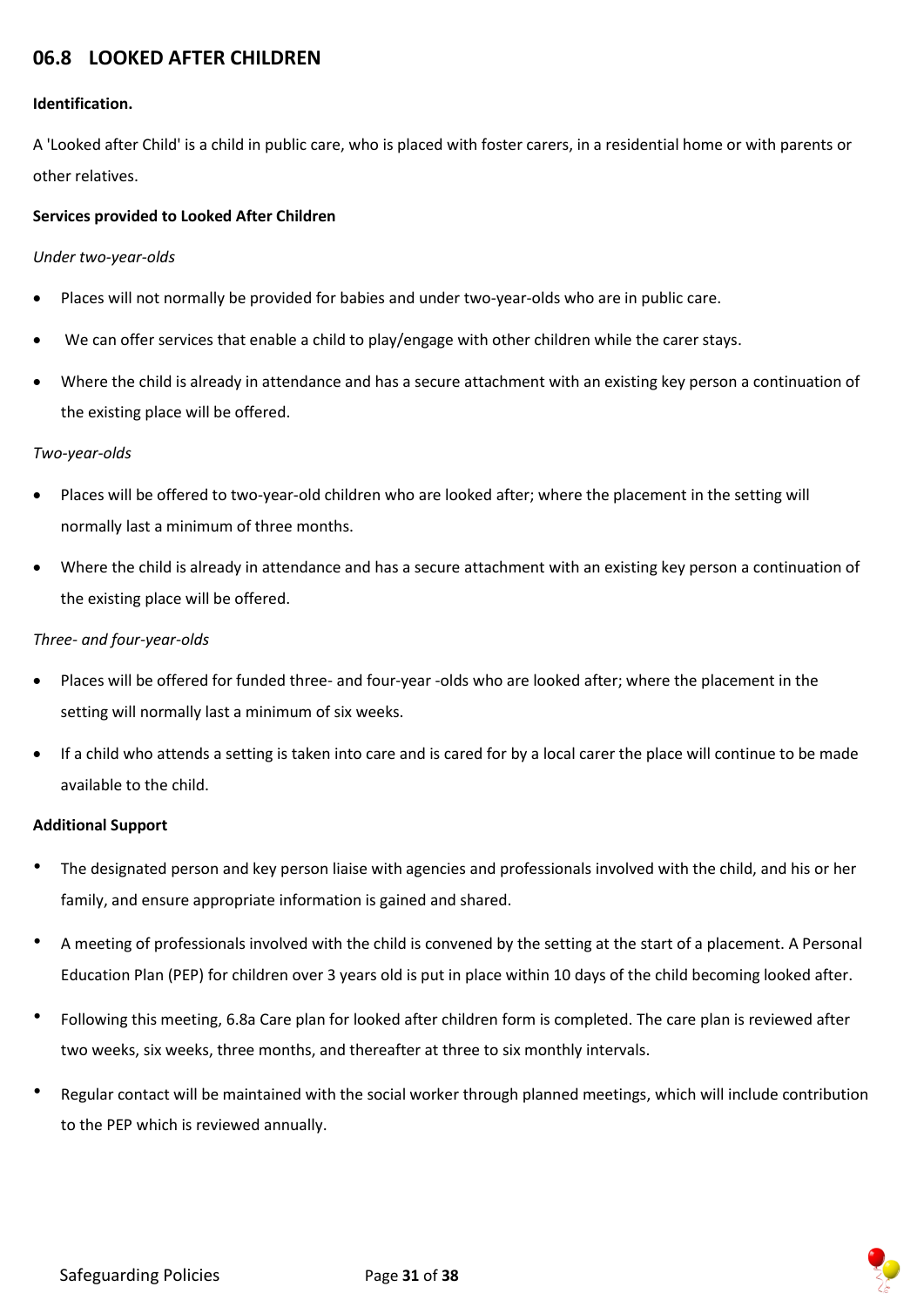# **06.8A CARE PLAN FOR LOOKED AFTER CHILDREN**

This form must be used alongside the individual child's registration form which contains further details.

| Name of child                                                                  |                                                                                                      | Date of birth: |  |  |  |
|--------------------------------------------------------------------------------|------------------------------------------------------------------------------------------------------|----------------|--|--|--|
| <b>Child's address</b>                                                         |                                                                                                      |                |  |  |  |
|                                                                                |                                                                                                      |                |  |  |  |
| <b>Contact information for main carers</b>                                     |                                                                                                      |                |  |  |  |
| 1. Name                                                                        |                                                                                                      |                |  |  |  |
| Relationship to child                                                          |                                                                                                      |                |  |  |  |
| Phone numbers                                                                  |                                                                                                      |                |  |  |  |
| 2. Name                                                                        |                                                                                                      |                |  |  |  |
| Relationship to child                                                          |                                                                                                      |                |  |  |  |
| Phone numbers                                                                  |                                                                                                      |                |  |  |  |
|                                                                                | Any additional healthcare needs (give details and complete 04.2a Health care plan form, if required) |                |  |  |  |
|                                                                                |                                                                                                      |                |  |  |  |
|                                                                                |                                                                                                      |                |  |  |  |
| <b>Social Care/Social Worker</b>                                               |                                                                                                      |                |  |  |  |
| Name                                                                           |                                                                                                      |                |  |  |  |
| Phone no.                                                                      |                                                                                                      |                |  |  |  |
| GP/Doctor                                                                      |                                                                                                      |                |  |  |  |
| Name                                                                           |                                                                                                      |                |  |  |  |
| Phone No.                                                                      |                                                                                                      |                |  |  |  |
|                                                                                | Details of professionals meeting convened at start of placement (include date of meeting, names of   |                |  |  |  |
| agencies/professionals attending and any special considerations for the child) |                                                                                                      |                |  |  |  |
|                                                                                |                                                                                                      |                |  |  |  |

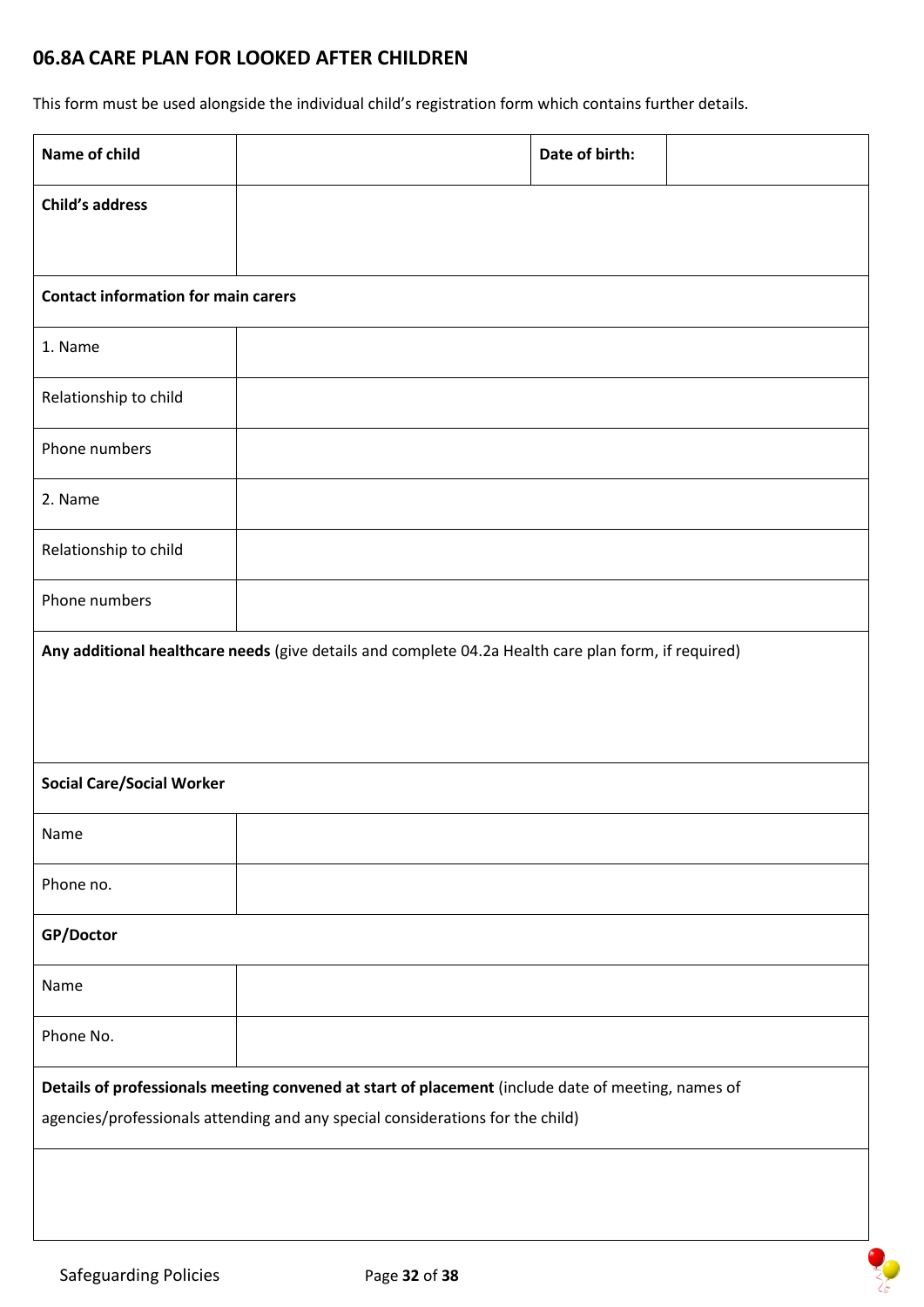| <b>Risk assessment required?</b>                                                                     | <b>Yes or No</b> |  |  |  |
|------------------------------------------------------------------------------------------------------|------------------|--|--|--|
| If yes, include details here, including date completed:                                              |                  |  |  |  |
|                                                                                                      |                  |  |  |  |
|                                                                                                      |                  |  |  |  |
| Daily care requirements e.g. before meals/going outdoors                                             |                  |  |  |  |
|                                                                                                      |                  |  |  |  |
|                                                                                                      |                  |  |  |  |
| Describe what constitutes an emergency for the child and what actions are to be taken if this occurs |                  |  |  |  |
|                                                                                                      |                  |  |  |  |
|                                                                                                      |                  |  |  |  |
| Name(s) of staff responsible for an emergency situation with this child                              |                  |  |  |  |
|                                                                                                      |                  |  |  |  |

**The child's carer and key person must sign below to indicate that the information in this plan is accurate and the carer agrees for any relevant procedures to be followed.**

| Carer's name           | Signature | Date |  |
|------------------------|-----------|------|--|
| Key person's name      | Signature | Date |  |
| Setting manager's name | Signature | Date |  |

**Review completed (at 2 weeks, 6 weeks, 3 months onwards)**

| Carer's name           | Signature | Date |  |
|------------------------|-----------|------|--|
| Key person's name      | Signature | Date |  |
| Setting manager's name | Signature | Date |  |

# **Copies circulated to:**

Carers

Other agencies/professionals

Child's personal records (with registration form)

Safeguarding Policies Page **33** of **38**

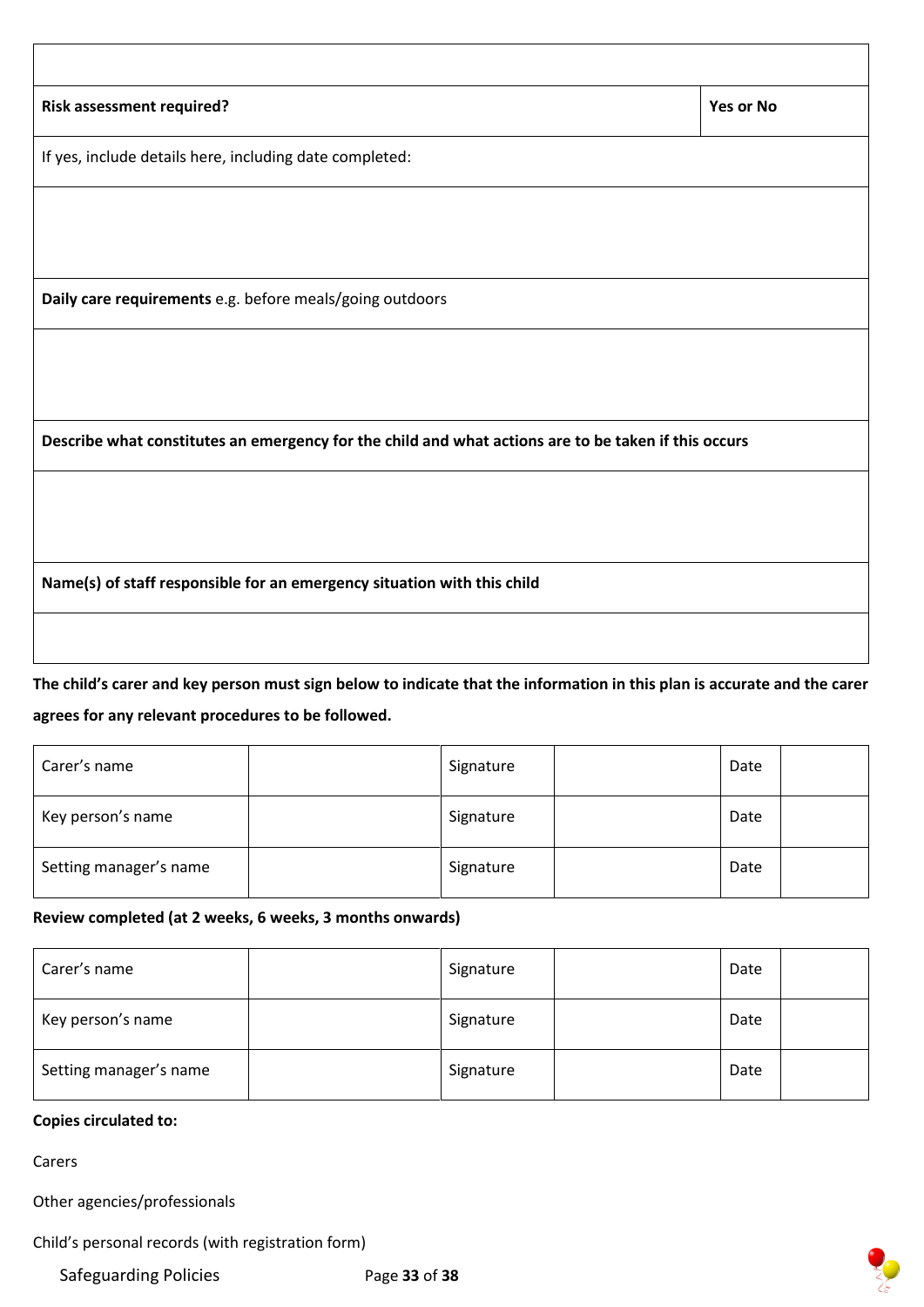# **06.9 E-SAFETY** (including all electronic devices with internet capacity)

# **Online Safety**

It is important that children and young people receive consistent messages about the safe use of technology and are able to recognise and manage the risks posed in both the real and the virtual world.

Terms such as 'e-safety', 'online', 'communication technologies' and 'digital technologies' refer to fixed and mobile technologies that adults and children may encounter, now and in the future, which allow them access to content and communications that could raise issues or pose risks.The issues are:

*Content* – being exposed to illegal, inappropriate or harmful material

*Contact* – being subjected to harmful online interaction with other users

*Conduct* – personal online behaviour that increases the likelihood of, or causes, harm

# **I.C.T Equipment**

- The setting manager ensures that all computers have up-to-date virus protection installed.
- Tablets are only used for educational purposes.
- Tablets remain on the premises and are stored securely at all times when not in use.
- Staff follow the additional guidance provided with the system

# **Internet access**

- Children never have unsupervised access to the internet.
- The setting manager ensures that risk assessments in relation to e-safety are completed.
- Only reputable sites with a focus on early learning are used (e.g. CBeebies).
- Video sharing sites such as YouTube are only used if the material preapproved and content is appropriate to learning.
- Children are taught the following stay safe principles in an age appropriate way:
	- only go online with a grown up
	- be kind online and keep information about me safely
	- only press buttons on the internet to things I understand
	- tell a grown up if something makes me unhappy on the internet
- All IT equipment for use by children are sited in an area clearly visible to staff.
- Staff report any suspicious or offensive material, including material which may incite racism, bullying or discrimination to the Internet Watch Foundation at [www.iwf.org.uk.](http://www.iwf.org.uk/)

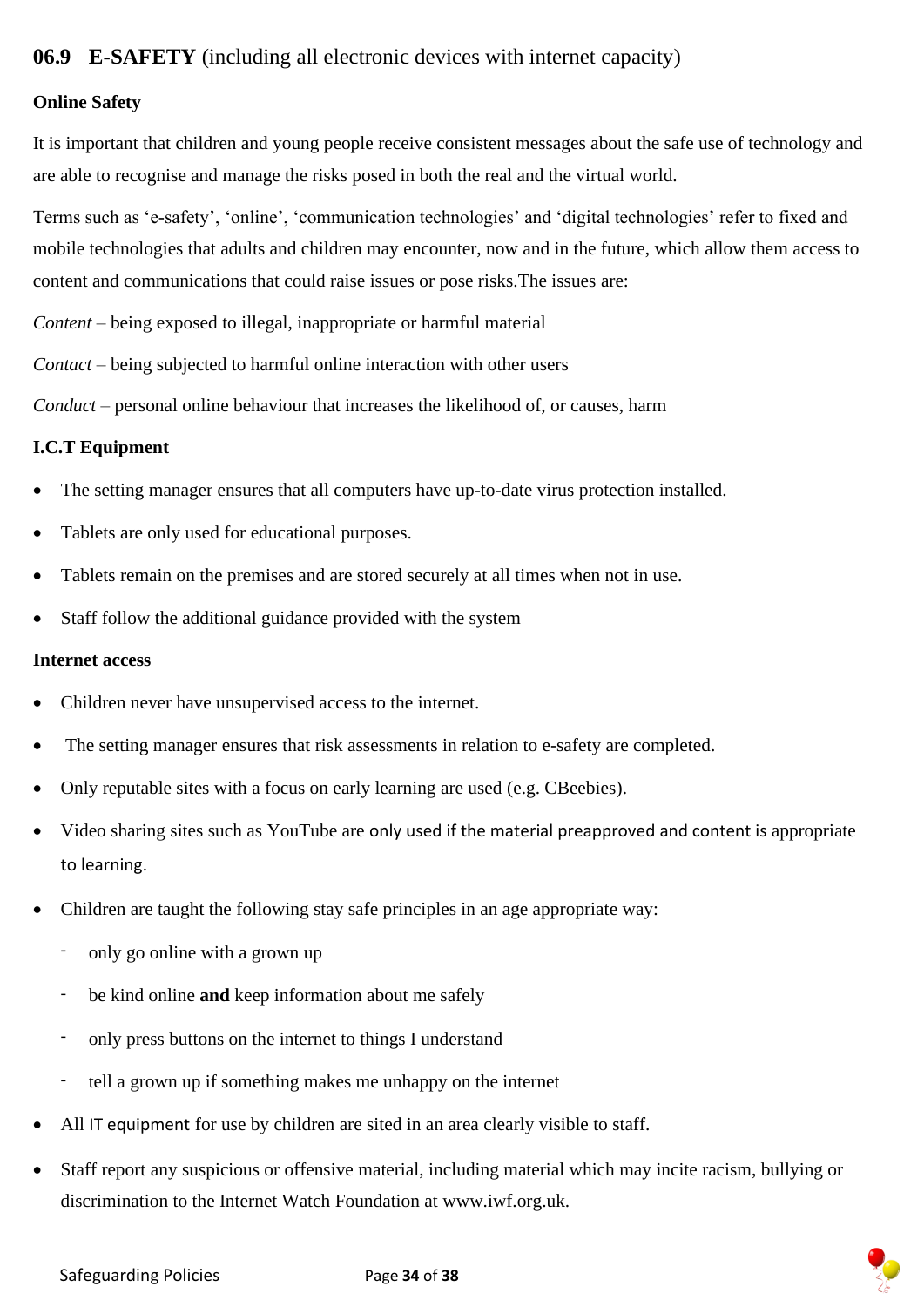The setting manager ensures staff have access to age-appropriate resources to enable them to assist children to use the internet safely.

# **Personal mobile phones – staff and visitors** (includes internet enabled devices)

- Personal mobile phones and internet enabled devices are not used by staff during working hours. This does not include breaks where personal mobiles may be used off the premises or in a safe place e,g, staff room. The setting manager completes a risk assessment for where they can be used safely.
- Personal mobile phones are switched off and stored in lockers or a locked office drawer.
- In an emergency, personal mobile phones may be used in the privacy of the office with permission.
- Staff ensure that contact details of the setting are known to family and people who may need to contact them in an emergency.
- Staff do not take their mobile phones on outings.
- Members of staff do not use personal equipment to take photographs of children.
- Parents and visitors do not use their mobile phones on the premises. There is an exception if a visitor's company/organisation operates a policy that requires contact with their office periodically throughout the day. Visitors are advised of a private space where they can use their mobile.

# **Cameras and videos**

- Members of staff do not bring their own cameras or video recorders to the setting.
- Photographs/recordings of children are only taken for valid reasons, e.g. to record learning and development, or for displays, and are only taken on equipment belonging to the setting.
- Camera and video use is monitored by the setting manager.
- Where parents request permission to photograph or record their own children at special events, general permission is first gained from all parents for their children to be included. Parents are told they do not have a right to photograph or upload photos of anyone else's children.
- Photographs/recordings of children are only made if relevant permissions are in place.
- If photographs are used for publicity, parental consent is gained and safeguarding risks minimised, e.g. children may be identified if photographed in a sweatshirt with the name of their setting on it.

# **Cyber Bullying**

If staff become aware that a child is the victim of cyber-bullying at home or elsewhere, they discuss this with the parents and refer them to help, such as: NSPCC Tel: 0808 800 5000 [www.nspcc.org.uk](http://www.nspcc.org.uk/) or ChildLine Tel: 0800 1111 [www.childline.org.uk](http://www.childline.org.uk/)





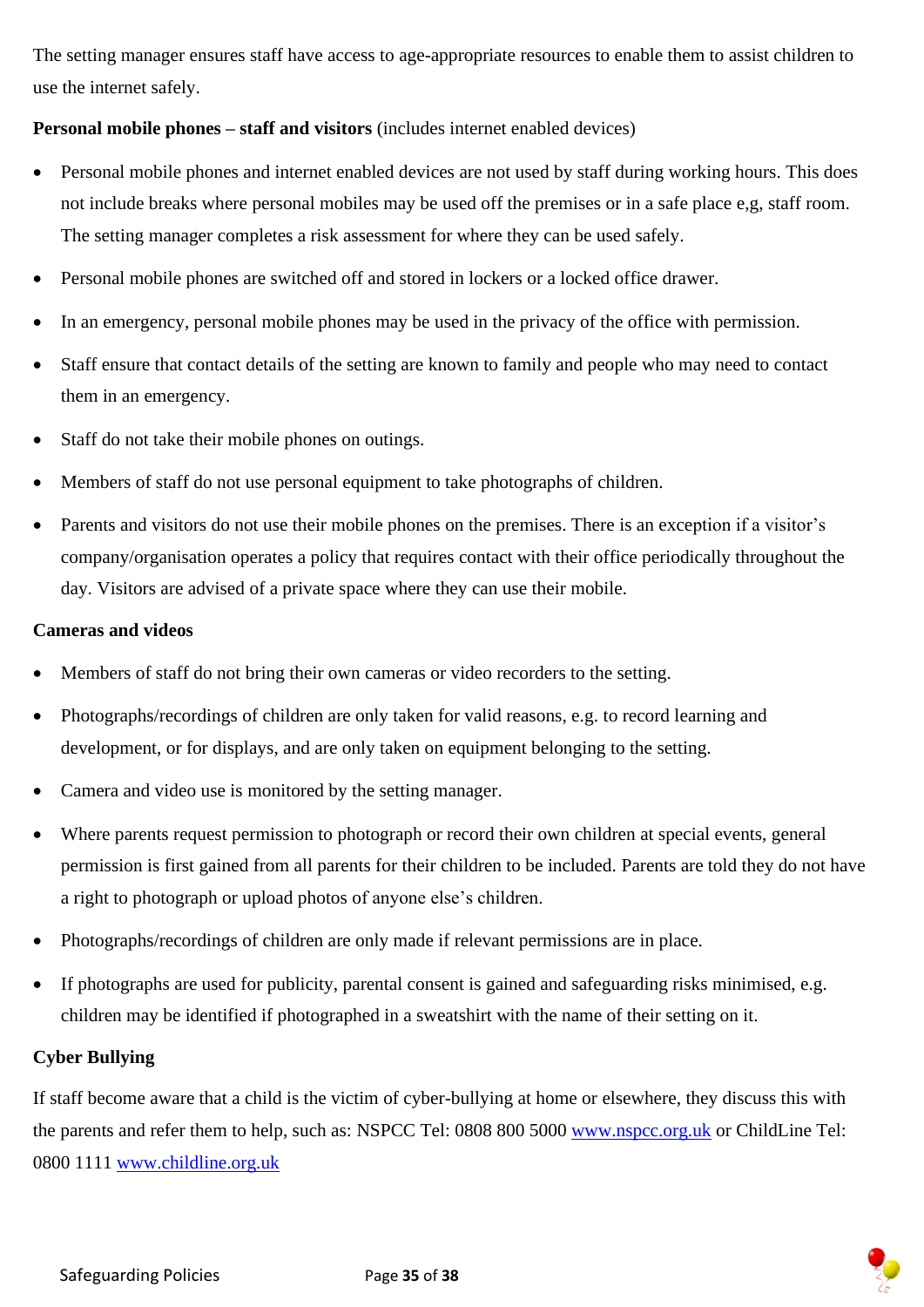# **Use of social media**

Staff are expected to:

- understand how to manage their security settings to ensure that their information is only available to people they choose to share information with
- ensure the organisation is not negatively affected by their actions and do not name the setting
- are aware that comments or photographs online may be accessible to anyone and should use their judgement before posting
- are aware that images, such as those on Snapshot may still be accessed by others and a permanent record of them made, for example, by taking a screen shot of the image with a mobile phone
- observe confidentiality and refrain from discussing any issues relating to work
- not share information they would not want children, parents or colleagues to view
- set privacy settings to personal social networking and restrict those who are able to access
- not accept service users/children/parents as friends, as it is a breach of professional conduct
- report any concerns or breaches to the designated person in their setting
- not engage in personal communication, including on social networking sites, with children and parents with whom they act in a professional capacity. There may be occasions when the practitioner and family are friendly prior to the child coming to the setting. In this case information is shared with the manager and a risk assessment and agreement in relation to boundaries are agreed

# **Use/distribution of inappropriate images**

Staff are aware that it is an offence to distribute indecent images and that it is an offence to groom children online. In the event of a concern that a colleague is behaving inappropriately, staff advise the designated person who follow procedure 06.2 Allegations against staff, volunteers or agency staff.

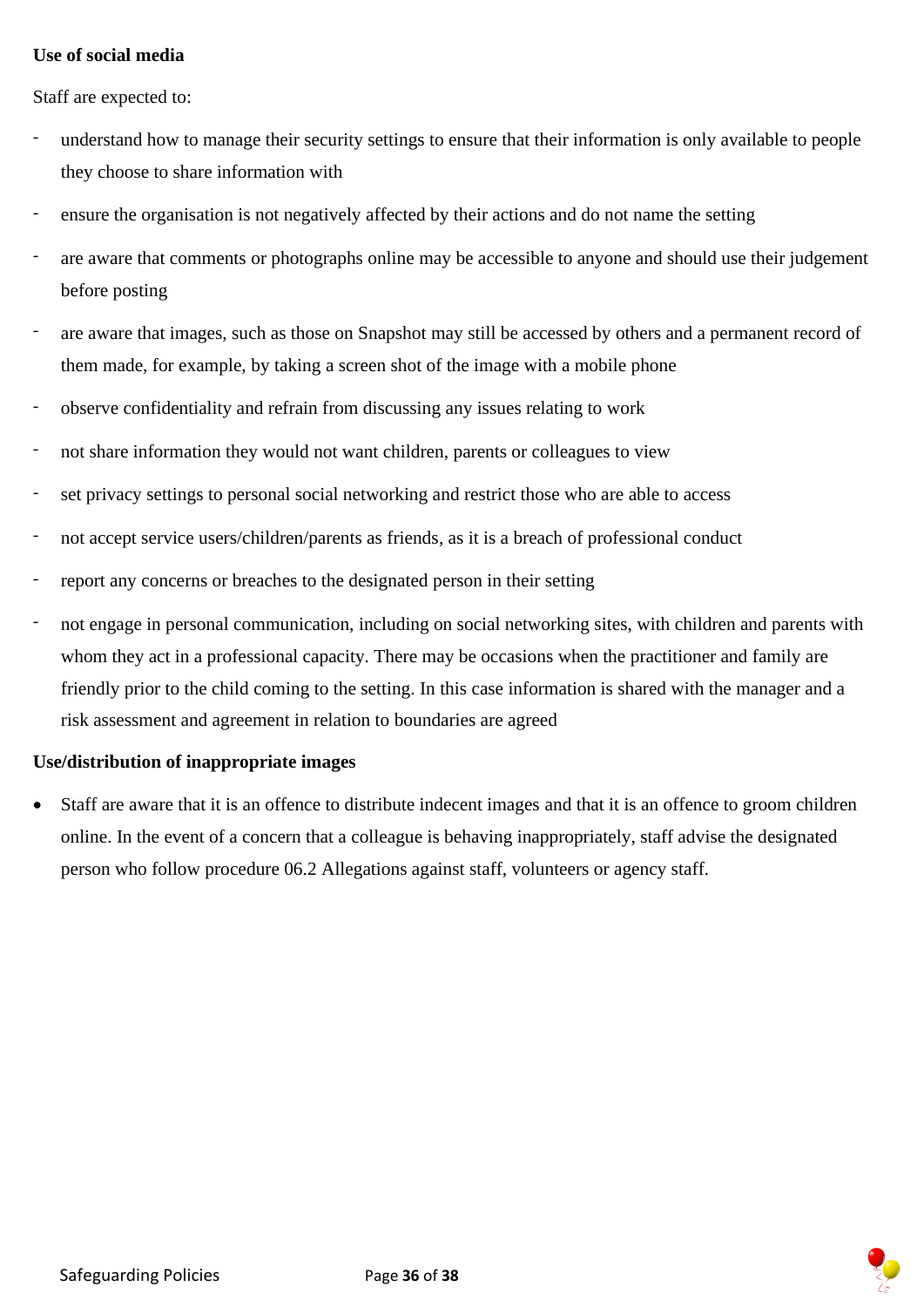# **6.10 KEY PERSON SUPERVISION**

Staff taking on the role of key person must have supervision meetings in line with this procedure.

### **Structure**

- Supervision meetings are held every 4-6 weeks for key persons. For part-time staff this may be less frequent but at least every 6-8 weeks
- Key persons are supervised by the setting manager or deputy.
- Supervision meetings are held in a confidential space suitable for the task
- Key persons should prepare for supervision by having the relevant information to hand.

# **Content**

The child focused element of supervision meetings must include discussion about:

- the development and well-being of the supervisee's key children and offer staff opportunity to raise concerns in relation to any child attending. *Safeguarding concerns must always reported to the designated person immediately and not delayed until a scheduled supervision meeting*
- reflection on the journey a child is making and potential well-being or safeguarding concerns for the children they have key responsibility for
- promoting the interests of children.
- coaching to improve professional effectiveness based on a review of observed practice/teaching
- reviewing plans and agreements from previous supervisions including any identified learning needs for the member of staff
- During supervision staff can discuss any concerns they have about inappropriate behaviour displayed by colleagues, but must never delay until a scheduled supervision to raise concerns.
- Staff are reminded of the need to disclose any convictions, cautions, court orders, reprimands and warnings which may affect their suitability to work with children that have occurred during their employment. New information is referred immediately to the designated officer.

# **Recording**

- Key person supervision discussions are recorded and is retained by the supervisor and a copy provided to the key person.
- The key person and supervisor must sign and date the minutes of supervision within 4-6 weeks of it happening and disagreements over recorded content must be minuted.
- Each member of staff has a supervision file that is stored securely at all times.
- Concerns raised during supervision about an individual child's welfare may result in safeguarding concerns not previously recognised as such, these are recorded on 06.1b Safeguarding incident reporting form and placed on the child's file. The reasons why the concerns have not previously been considered are explored.